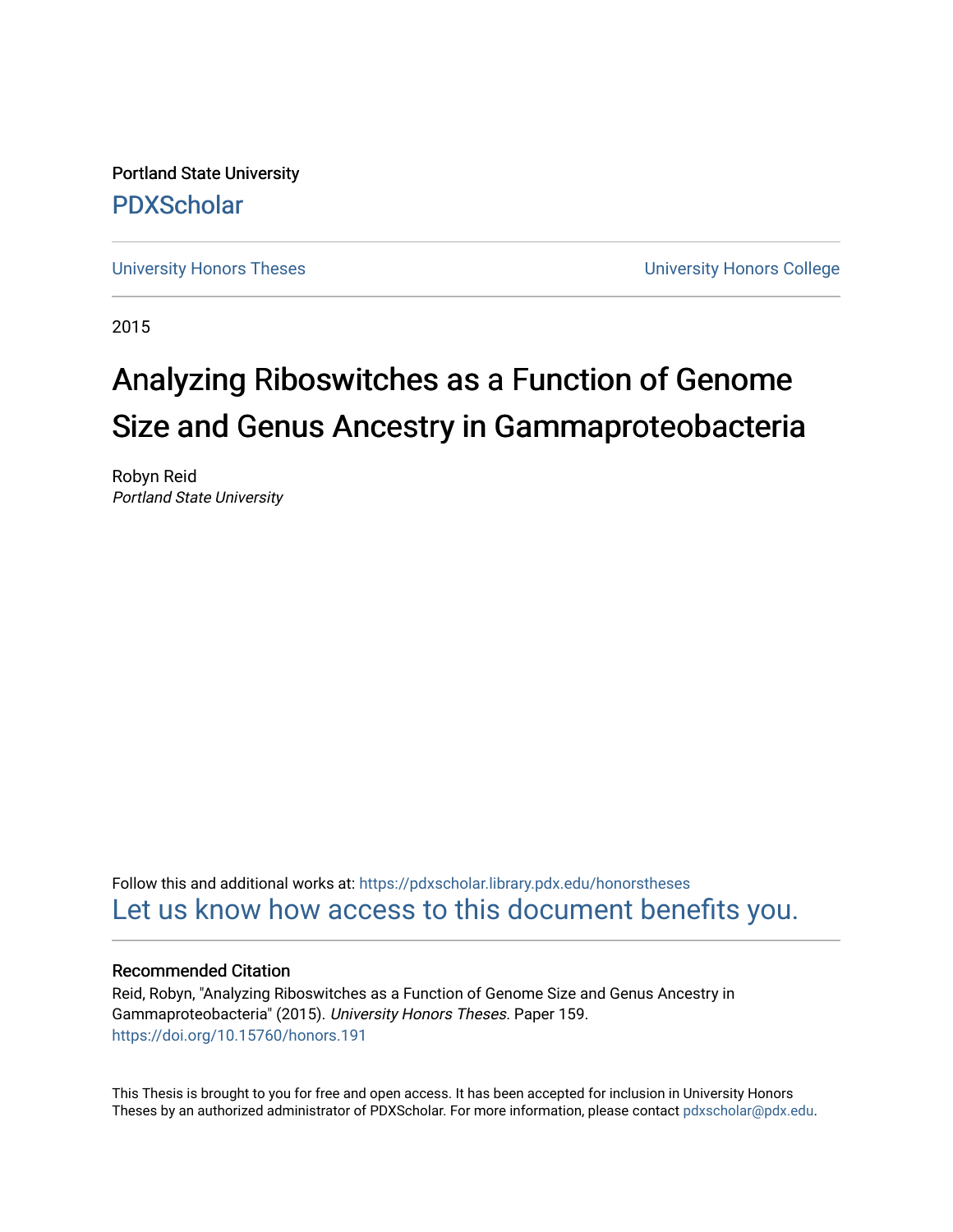## **Analyzing Riboswitches as a Function of Genome Size and Genus Ancestry in Gammaproteobacteria**

by

### Robyn Reid

An undergraduate honors thesis submitted in partial fulfillment of the

requirements for the degree of

Bachelor of Science

in

University Honors

and

Mathematics and Chemistry

Thesis Adviser

Rahul Raghavan

Portland State University

2015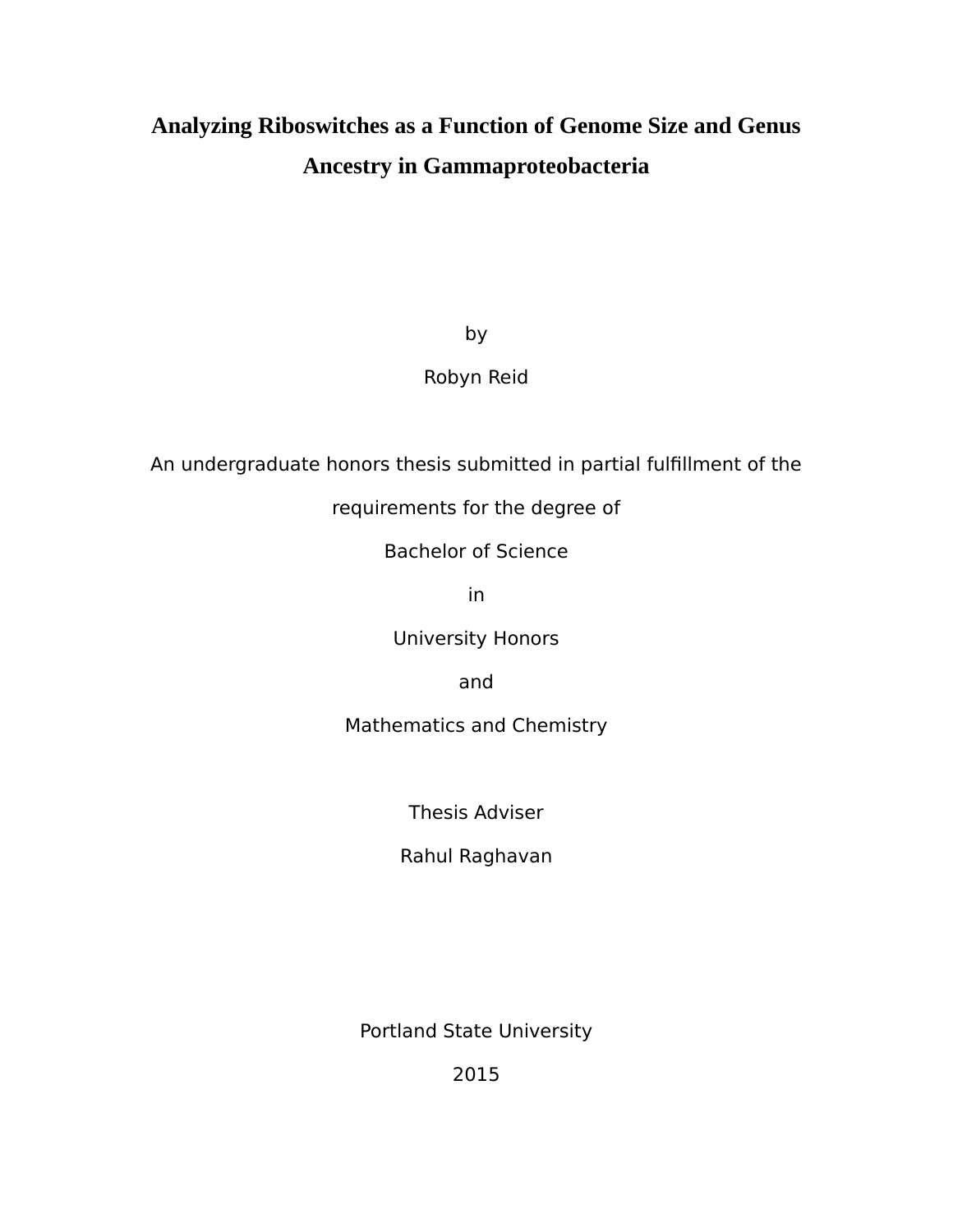## **Analyzing Riboswitches as a Function of Genome Size and Genus Ancestry in Gammaproteobacteria**

Robyn Reid Advisor: Dr. Rahul Raghavan

#### Abstract:

Riboswitches are RNA molecules that regulate gene expression, without the need for protein factors, at the mRNA level in the bacterial kingdom. This paper focuses on nine riboswitches: TPP, FMN, SAM,

Lysine, Cobalamine, Glycine, Molybdenum, Mg, and SAH, and whether or not there exists a relationship between genome size and riboswitch existence. The hypothesis of this paper is that there does exist a direct relationship because it is assumed that the more basepairs (bp) in a genome, the higher the chance that an old characteristic, such as a riboswitch, is conserved. Three hundred twenty members of the gammaproteobacteria class were selected using the Rfam and NCBI databases, and grouped by genome size. Each group was then analyzed via direct counting correlation and one way ANOVA for correlation and covariance. To check ANOVA assumptions, the gammaproteobacteria were grouped according to their respective genus ancestry, and statistics similarly ran. The Method of Most Likelihood was run for both sets via SPSS. The hypothesis of this paper was wrong. A direct, highly correlative relationship between genus ancestry and riboswitch existence was determined; whether or not each riboswitch was present or absent in the gammaproteobacteria analyzed was dependent upon whether the individual bacteria belonged to a genus that had that characteristic. A potential, stricter relationship between species and riboswitch existence was discovered, leaving room for further movement in this research.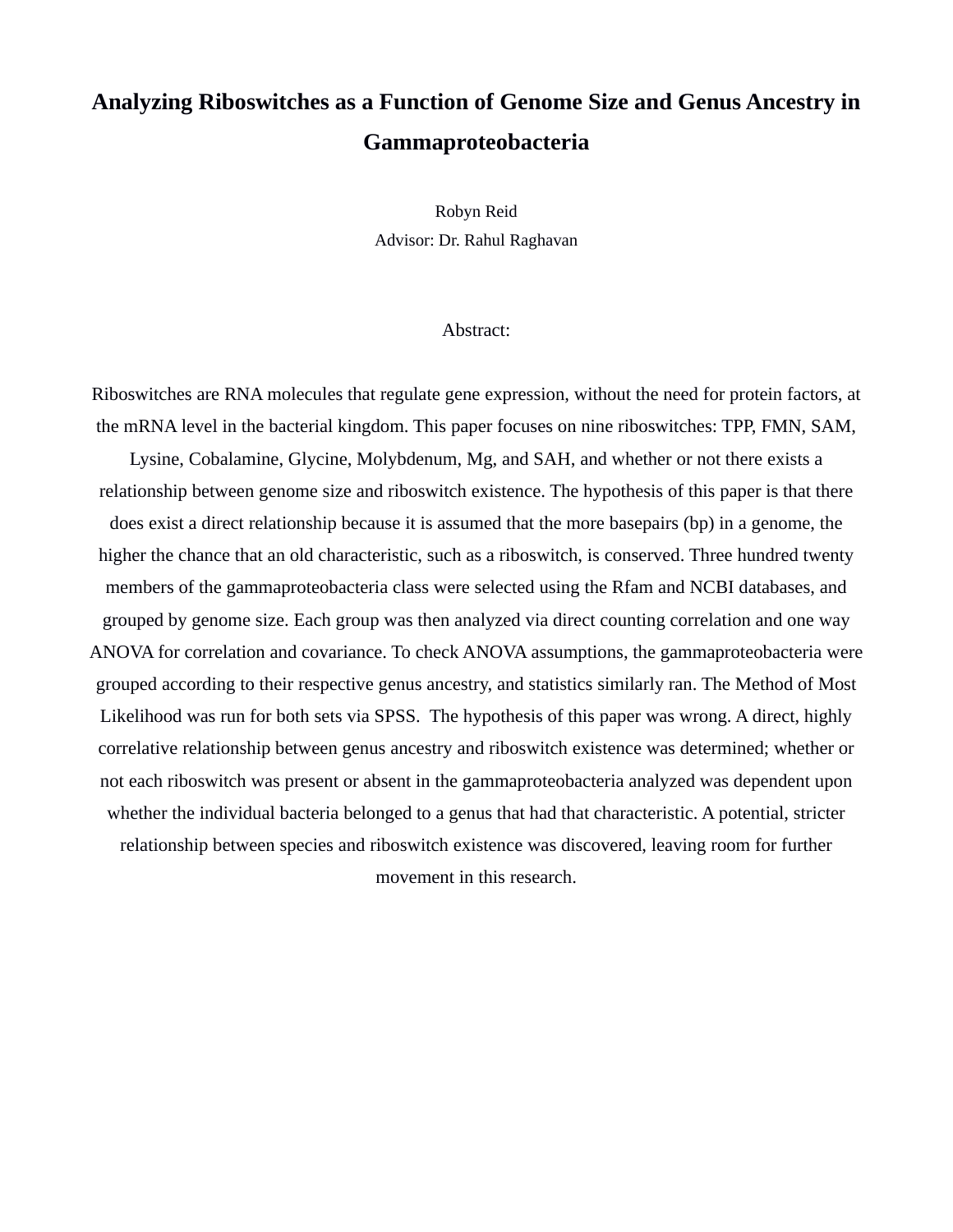#### **Question:**

Is there a relationship between genome size and riboswitch existence in gammaproteobacteria? If so, what is the relationship?

### **Introduction:**

Riboswitches are RNA molecules that regulate gene expression, without the need for protein factors, at the mRNA level in the bacterial kingdom; they are usually found in the 5' untranslated region (UTR) of



the mRNA. Riboswitches perform two main functions: molecular recognition and conformational switching. Each riboswitch is composed of a two aptamer domain: an aptamer that senses single ligands, as well as an expression platform that controls gene expression via a single mechanism. Riboswitches regulate the transcript in a cis fashion by *directly*

binding to metabolites (McDaniel et al. 2003). The two distinct functional domains in riboswitches are highly conserved because there are only four monomer units used by RNA to form selective binding pockets, and therefore the function of the riboswitch is completely dependent on its form, which is in turn wholly dependent on sequence conservation. The aptamer domain, the effector molecule, exists in a compact three dimensional fold to scaffold the ligand binding pocket (Winkler and Breakler, 2003). The second domain, known as the expression platform, contains a secondary structural switch that interacts with the translational or transcriptional mRNA. Regulation of the transcript is achieved in the overlap region of these two domains, known as the switching sequence.

The pairing of the switching sequence directs RNA folding into one of two exclusive structures in the expression platform that represent the on and off states of the mRNA.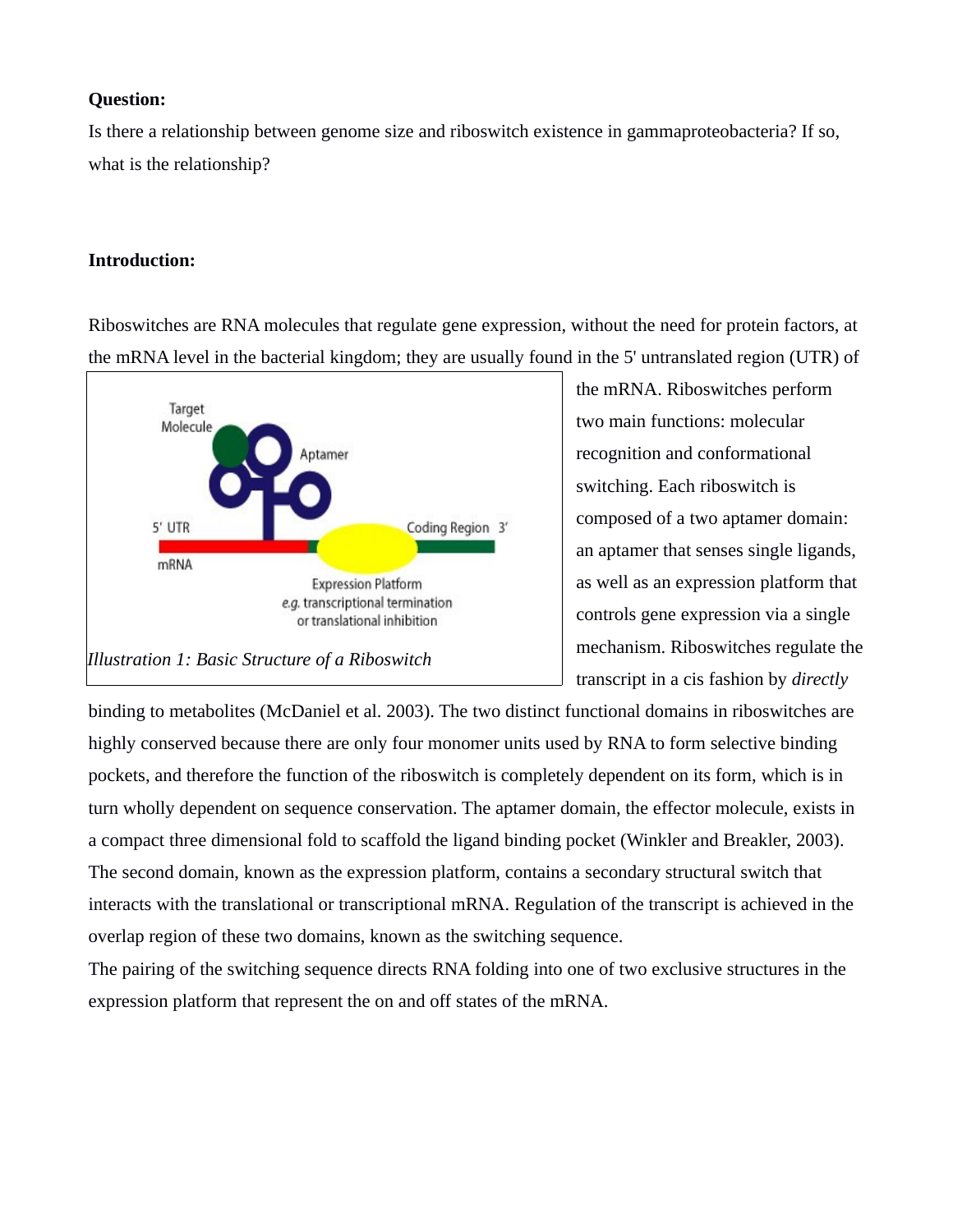Illustration 1, taken from Batey, illustrates the basic structure of a riboswitch; the riboswitch exists in the 5' UTR of the mRNA and is characterized by its two aptamer domain. As seen in the effector molecule, the target metabolite directly interacts with the riboswitch, while the expression platform interfaces the translational and transcriptional mRNA.



Every year, about three new classes of riboswitches are being discovered, which have been shown to selectively bind metabolites such as coenzymes, amino acids, small ligands, nucleobases, and their derivatives. (Ames and Breaker, 2009). The characteristic binding mechanism of riboswitches indicates that riboswitches probably functioned as regulatory systems well before enzymes and genetic factors made of protein (Nahvi et al. 2002); if this is true, then riboswitches accurately reflect the capabilities of RNA sensors, switches, and regulation systems.

This paper focuses on nine riboswitches: TPP, FMN, SAM, Lysine, Cobalamine, Glycine, Molybdenum, Mg, and SAH, and whether or not there exists a relationship between genome size and riboswitch existence. The hypothesis of this paper is that there exists a direct relationship because it is assumed that the more basepairs (bp) in a genome, the higher the chance that an old characteristic such as a riboswitch, is conserved. If a genome is smaller, it is assumed that it is more probable that the genome would have decreased in size, and therefore less likely that any characteristic is conserved.

#### **Literature Review:**

The scope of research in riboswitches is extremely small because riboswitches are still a very new discovery, as of the early 2000s. Primarily, riboswitches have been researched to determine their function, form, and the scope of organisms that riboswitches exist in. Mehta Neel and Prashanna Balaji excellently summarized the research of Winkler, Breaker, Batey, and Nahvi, etc in *Riboswitches: Classification, Function, and Insilico Approach.* The basic function and classification of the ten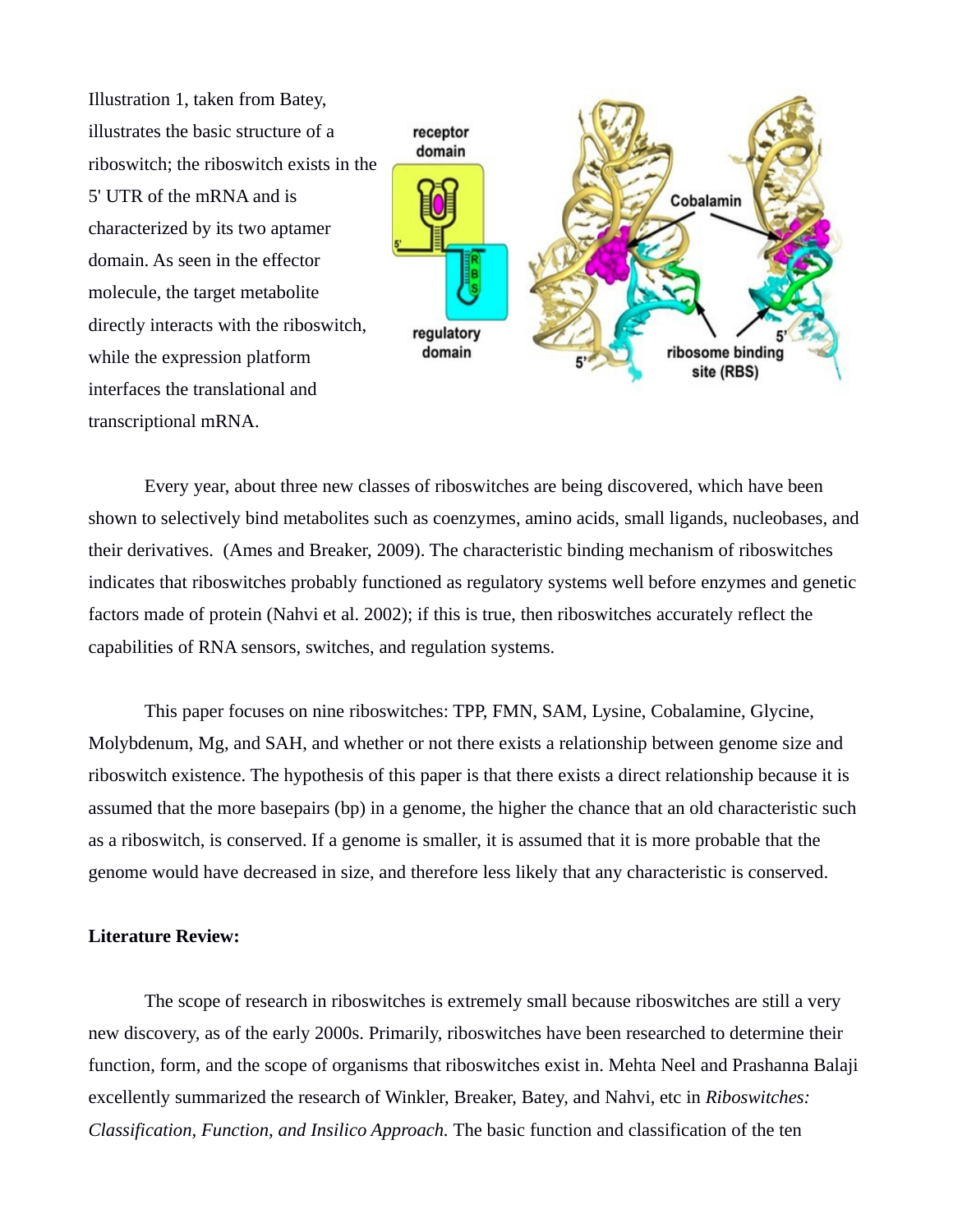identified riboswitches are outlined in their paper, and referenced throughout this paper.

Further research has been conducted for how specific riboswitches function, primarily for the TPP, cobalamin, and glycine riboswitch. JD Stormo and Y Ji in *Do mRNAs Act as Direct Sensors of Small Molecules to Control Their Expression* were among the first to disclose that riboswitches are unique in their ability to directly bind the metabolite and the mRNA. This has been a profound discovery primarily because this characteristic does not exist otherwise, and consequently the question arose: Why aren't riboswitches preferred over proteins that perform the same function? They suggested that riboswitches are more efficient than their protein counterparts, which is discussed as a further expansion of the scope of this paper in the conclusion.

JE Barrick and RR Breaker are notable leader in identifying *how* riboswitches metabolize their ligands; the primary focus of their work has been comparing riboswitch mechanisms with protein mechanisms. As they discovered, the mechanisms are incredibly similar; as posed at the end of their paper *The Distributions, Mechanisms, and Structures of Metabolite Binding Riboswitches*, why do organisms that house riboswitches also house proteins and why would one not out-compete the other?

#### **Methodolgy:**

Three hundred twenty members of the gammaproteobacteria class were selected using the Rfam and NCBI databases. Selections were made based on the availability of the complete genome of the bacteria and if the existence or not of riboswitches in the genomes were mapped. Each bacteria was mapped for the existence of each of the nine riboswitches: TPP, FMN, SAM, Lysine, Cobalamine, Glycine, Molybdenum, Mg, and SAH. The presence of a riboswitch existed as a 1 while the absence existed as a 0 such that the total riboswitch count for each individual bacteria could be summed. Complete genome sizes of each bacteria were obtained from NCBI database, and one way ANOVA was ran on the entire set in order to obtain a standard deviation of the entire group. Each riboswitch was then categorized based on genome size, so that the standard deviation of each group was within one standard deviation of the standard deviation of the entire group; this was done so the groups could not vary too far from each other, to make the groups directly comparable to each other with a 95% confidence interval. Each group was then analyzed via direct counting correlation and one way ANOVA for correlation and covariance. In the one way ANOVA, it was assumed that the nominal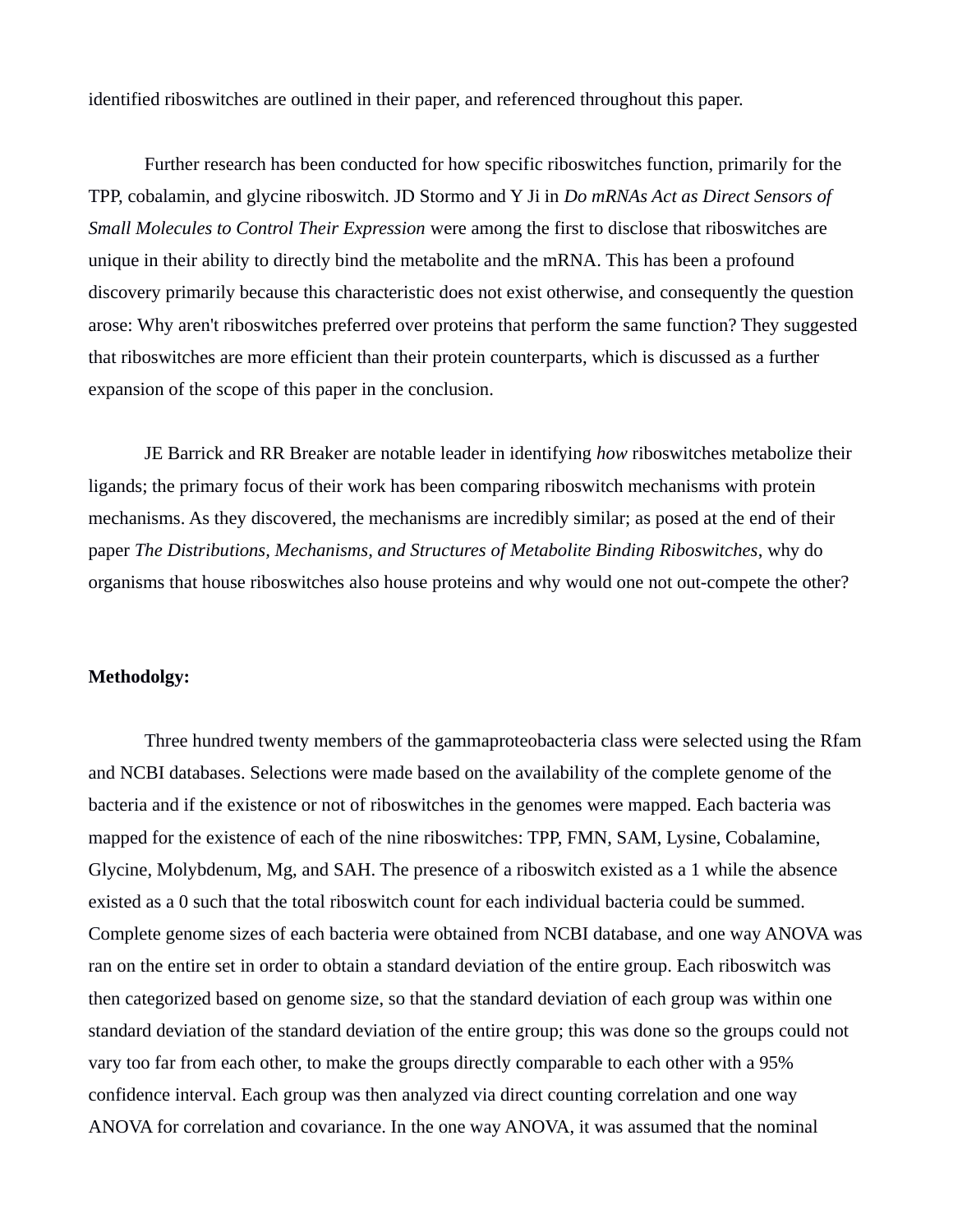variable with two factors was riboswitch presence or absence taking on 1 or 0 values, respectively, and the independent variable was the genome size of each bacteria analyzed. It was also assumed that the nominal variable was dependent on the independent variable.

In order to check the last assumption about the nominal variable, the riboswitches were grouped according to their respective genera, and the same statistics were applied. The assumption with the one way ANOVA was that the riboswitch existence, the nominal variable with two inputs, was dependent on the genus ancestry, the independent variable. The Method of Most Likelihood was ran for both ANOVAs mentioned via SPSS.

#### **Results and Discussion:**

| <b>Genome Size (in million base)</b> | <b>Standard Deviation of Group</b> | <b>Ratio of Group Stdev over</b> |
|--------------------------------------|------------------------------------|----------------------------------|
| pairs)                               |                                    | <b>Entire Stdev</b>              |
| <b>Entire</b>                        | 1215505                            |                                  |
| [1, 2)                               | 120992                             | 0.1                              |
| [2, 3)                               | 302213                             | 0.24                             |
| [3, 4)                               | 275207                             | 0.23                             |
| [4, 4.651]                           | 191686                             | 0.16                             |
| (4.651, 5)                           | 101233                             | 0.1                              |
| [5, 6)                               | 241475                             | 0.2                              |
| [6, 7)                               | 252818                             | 0.21                             |

### **Confidence Matrix 1: Standard Deviations and Grouping Assignments**

The results and discussion are presented in the following sections:

- 1. The TPP Riboswitch
- 2. The FMN Riboswitch
- 3. The SAM Riboswitch
- 4. The Lysine Riboswitch
- 5. The Cobalamine Riboswitch
- 6. The Glycine Riboswitch
- 7. The Molybdenum Riboswitch
- 8. The Mg Riboswitch
- 9. The SAH Riboswitch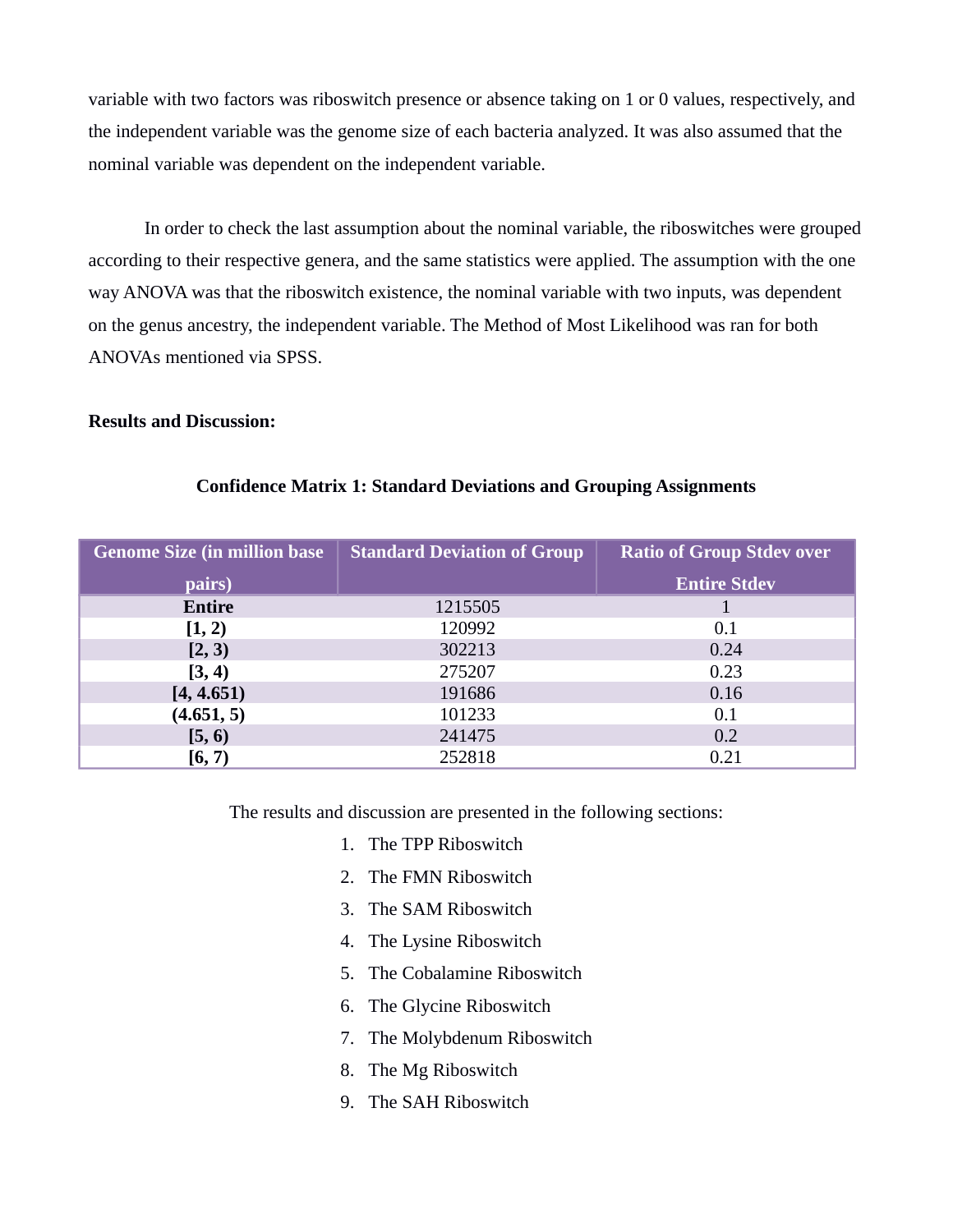

**Figure 1: Existence of the TPP Riboswitch as a Function of Size**

**Table 1: TPP Riboswitch Presence based on Genome Size**

| <b>Genome Size (in million base)</b> | <b>Exact Ratio Present</b> | <b>Decimal Approximation</b> |
|--------------------------------------|----------------------------|------------------------------|
| pairs)                               |                            |                              |
| [1, 2)                               | 11/22                      | 0.5                          |
| [2, 3)                               | 38/38                      |                              |
| [3, 4)                               | 34/35                      | 0.9714                       |
| [4, 4.651)                           | 66/67                      | 0.9851                       |
| (4.651, 5)                           | 65/65                      |                              |
| [5, 6)                               | 72/72                      |                              |
| [6, 7)                               | 13/13                      |                              |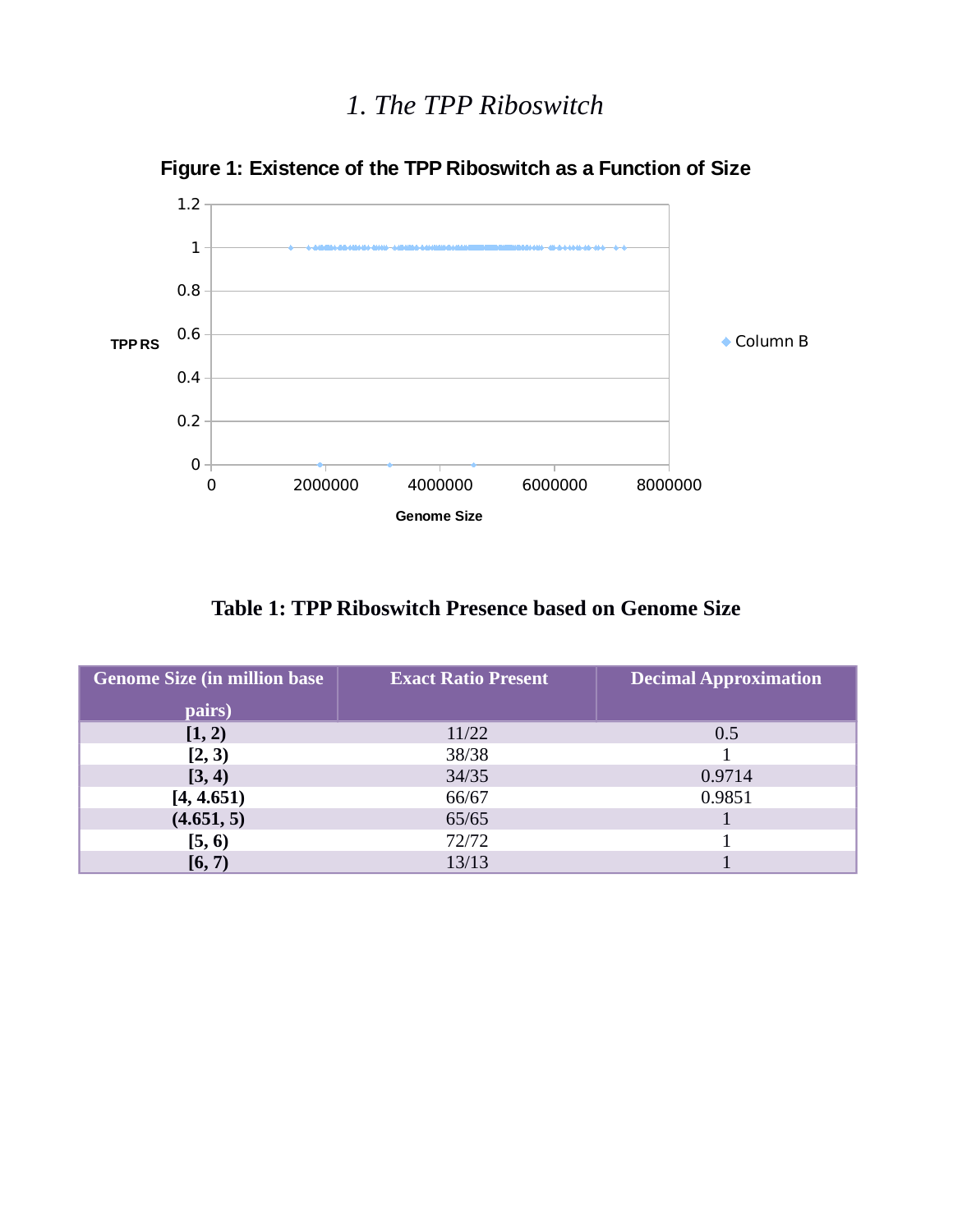| <b>Genus</b>             | <b>Exact Ratio Present</b> | <b>Decimal Approximation</b> |
|--------------------------|----------------------------|------------------------------|
| <b>Acidithiobacillus</b> | 4/4                        | 1                            |
| <b>Acinetobacter</b>     | 12/12                      | $\overline{1}$               |
| <b>Actinobacillus</b>    | 4/4                        | $\mathbf{1}$                 |
| <b>Aeromonas</b>         | 3/3                        | $\mathbf{1}$                 |
| <b>Coxiella</b>          | 5/5                        | $\mathbf{1}$                 |
| <b>Dickeya</b>           | 4/4                        | $\overline{1}$               |
| <b>Enterobacter</b>      | 5/5                        | $\overline{1}$               |
| <b>Erwinia</b>           | 4/4                        | $\mathbf{1}$                 |
| <b>Escherichia</b>       | 48/48                      | $\overline{1}$               |
| Francisella              | 3/14                       | 0.21                         |
| <b>Haemophilus</b>       | 11/11                      | $\overline{1}$               |
| <b>Klibsiella</b>        | 4/4                        | $\mathbf{1}$                 |
| Legionella               | 6/6                        | $\mathbf{1}$                 |
| <b>Marinomonas</b>       | 3/3                        | $\overline{1}$               |
| <b>Nitrosococcus</b>     | 3/3                        | $\mathbf{1}$                 |
| <b>Pantoea</b>           | 5/5                        | $\overline{1}$               |
| <b>Pseudomonas</b>       | 25/25                      | $\overline{1}$               |
| Psychrobacter            | 3/3                        | $\mathbf{1}$                 |
| <b>Salmonella</b>        | 21/21                      | $\overline{1}$               |
| <b>Serratia</b>          | 4/4                        | $\mathbf{1}$                 |
| <b>Shewanella</b>        | 22/22                      | $\mathbf{1}$                 |
| <b>Shigella</b>          | 8/8                        | $\mathbf{1}$                 |
| Stenotrophomonas         | 3/3                        | $\mathbf{1}$                 |
| <b>Xanthomonas</b>       | 12/12                      | $\mathbf{1}$                 |
| <b>Xylella</b>           | 5/5                        | $\overline{1}$               |
| <b>Yersinia</b>          | 17/17                      | $\mathbf{1}$                 |

There are 301 TPP riboswitches present in the bacteria analyzed; the missing riboswitches belong to eleven of the fourteen bacteria of the Francisella genus, the one from the Alcanivorax genus, and the only gammaproteobacterium HdN1. Table 1 indicates how the probability of the riboswitch existence changes within each size class. When comparing Table 1 with Table 2, it is evident that the existence of the TPP riboswitch is mainly dependent on the genus relationship of the bacteria. This is because the ratio of riboswitch existence is either 0 (indicating the no species of that genus has the riboswitch), or 1 (indicating that all of the species of the genus contain the riboswitch) with the exception of Francisella to be discussed next.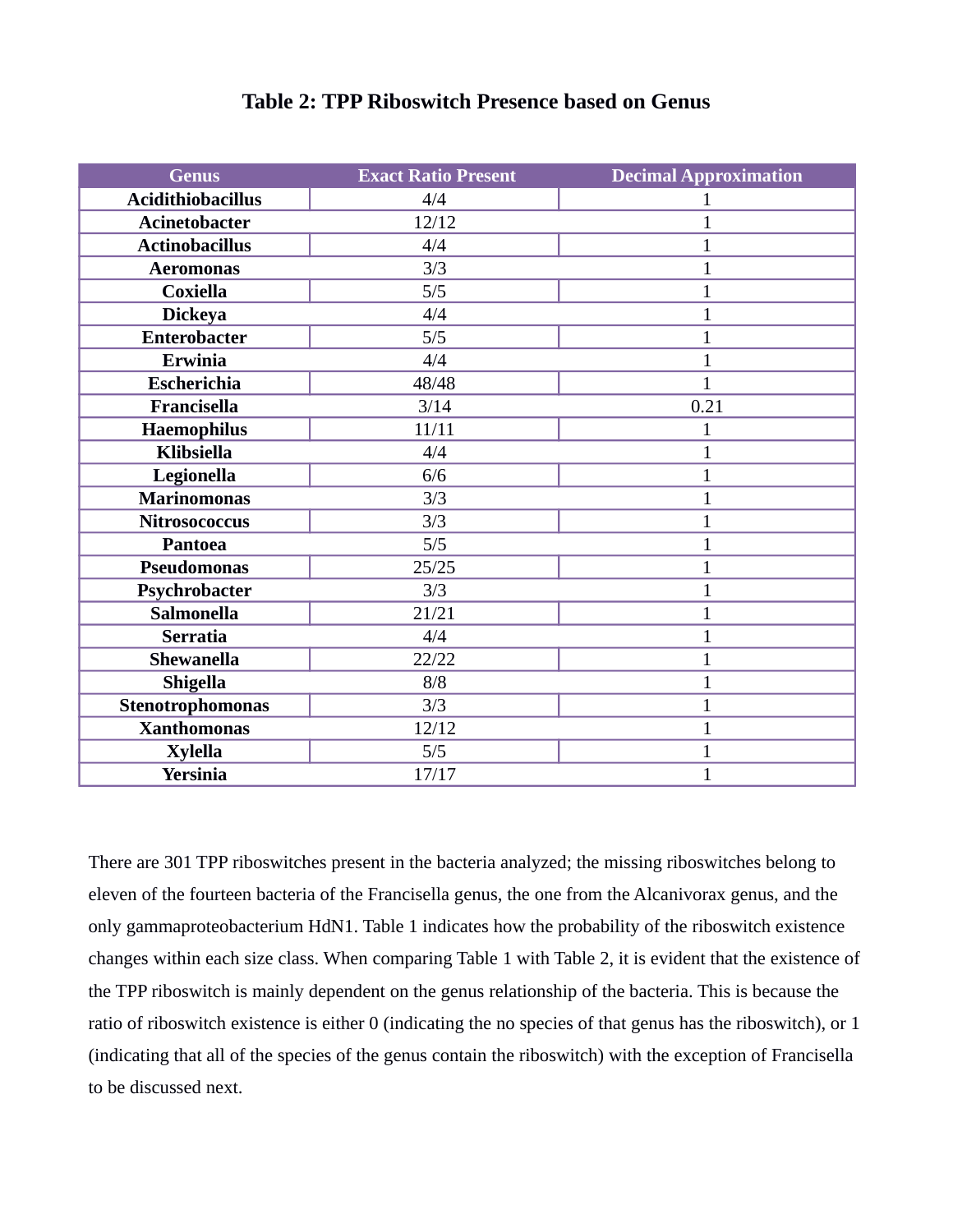Since bacteria of the same genus primarily have similar genome sizes, the direct correlation between genome size and riboswitch existence is invalid. Nevertheless, there are three species of the Francisella genus that do contain the riboswitch, denoted by F2: *novicid 3523* with 1,945,310 bp, *TX077308* with 2,016,427 bp, and *ATCC 25017* with 2,035,931 bp. This is significant because the F2 have larger genome sizes by 100 – 120 bp, when measured in the range of Francisella that do not contain the riboswitch, denoted by F1: 1,890,909 bp to 1,913,619 bp. Since the TPP riboswitch is only 100 – 120 bp, this implies that the F2 are only larger in genome size because of the addition of the riboswitch. Furthermore, two of the three F2 are in the second size group seen on Table 1. Consequently, the larger the genome size, the more likely the riboswitch will be present; however, this relationship has only been illustrated for the TPP riboswitch in the Francisella genus. Thus, among genera, species with larger genome sizes are more likely to contain a riboswitch.

### *2. The FMN Riboswitch*

As illustrated by Figure 2, there are 261 total FMN riboswitches present in the analysis. The vast majority of the absent FMN are in the lower half of the size spectrum, around 2.5 to 3.5 million bp. As seen by Table 3, every size group, except the last, contains species without the riboswitch. There exists no general trends based solely on the data taken from Table 3, and thus for the FMN riboswitch, there is not a direct correlation with genome size.

| <b>Genome Size (in million base)</b> | <b>Exact Ratio Present</b> | <b>Decimal Approximation</b> |
|--------------------------------------|----------------------------|------------------------------|
| pairs)                               |                            |                              |
| [1, 2)                               | 20/22                      | 0.91                         |
| [2, 3)                               | 22/38                      | 0.5789                       |
| [3, 4)                               | 18/35                      | 0.5143                       |
| [4, 4.651)                           | 57/67                      | 0.8507                       |
| (4.651, 5)                           | 63/65                      | 0.969                        |
| [5, 6)                               | 66/72                      | 0.9167                       |
| [6, 7)                               | 13/13                      |                              |

#### **Table 3: FMN Riboswitch Presence based on Genome Size**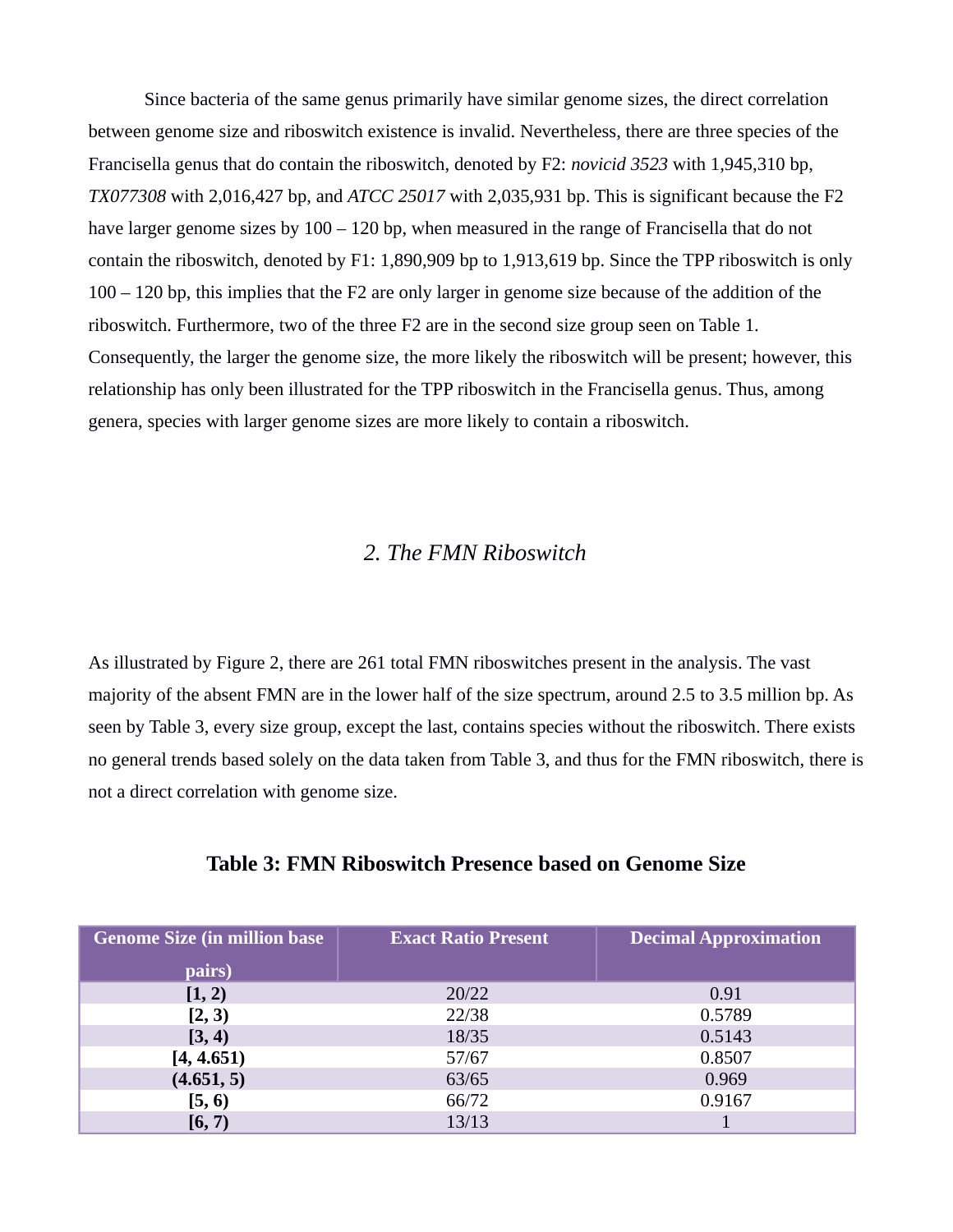| <b>Genus</b>             | <b>Exact Ratio Present</b> | <b>Decimal Approximation</b> |
|--------------------------|----------------------------|------------------------------|
| <b>Acidithiobacillus</b> | 24                         |                              |
| <b>Acinetobacter</b>     | 12/12                      | $\overline{1}$               |
| <b>Actinobacillus</b>    | 4/4                        | $\mathbf{1}$                 |
| <b>Aeromonas</b>         | 3/3                        | 1                            |
| <b>Coxiella</b>          | 5/5                        | $\mathbf{1}$                 |
| <b>Dickeya</b>           | 4/4                        | $\overline{1}$               |
| <b>Enterobacter</b>      | 5/5                        | 1                            |
| <b>Erwinia</b>           | 4/4                        | $\overline{1}$               |
| Escherichia              | 48/48                      | $\mathbf{1}$                 |
| Francisella              | 14/14                      | 1                            |
| <b>Haemophilus</b>       | 11/11                      | 1                            |
| <b>Klibsiella</b>        | 4/4                        |                              |
| Legionella               | 0/6                        | $\overline{0}$               |
| <b>Marinomonas</b>       | 3/3                        | 1                            |
| <b>Nitrosococcus</b>     | 0/3                        | $\overline{0}$               |
| Pantoea                  | 5/5                        | $\overline{1}$               |
| <b>Pseudomonas</b>       | 25/25                      | $\mathbf{1}$                 |
| Psychrobacter            | 0/3                        | 0                            |
| <b>Salmonella</b>        | 21/21                      | $\overline{1}$               |
| <b>Serratia</b>          | 4/4                        | $\overline{1}$               |
| Shewanella               | 21/22                      | 0.95                         |
| <b>Shigella</b>          | 8/8                        | $\overline{1}$               |
| Stenotrophomonas         | 3/3                        | $\overline{1}$               |
| <b>Xanthomonas</b>       | 12/12                      | $\mathbf{1}$                 |
| <b>Xylella</b>           | 0/5                        | $\boldsymbol{0}$             |
| <b>Yersinia</b>          | 17/17                      | $\mathbf{1}$                 |

**Table 4: FMN Riboswitch Presence based on Genus**

Table 4 shows that the vast majority of riboswitches that are missing are individuals that did not belong to a genus having more than 2 species analyzed in this study. For the genera that are missing the FMN riboswitch, the Legionella, Nitrosococcus, and Psychrobacter all have genomes around 3.5 million, while the Xylella has a genome around 2.5 million. This is to be expected, as this range of genome size is where most of the FMN riboswitches are absent. 15 of the 33 FMN absent in the size group of 2 to 4 million bp are a result of these genera, however the remaining 18 are all individuals. For the remaining size groups, all of the absent FMN belong to individuals (45), with the exception of two, one for Shewanella and Pseudomonas. If the genera that were completely missing the FMN were removed, then the remaining bacteria missing the FMN would consist almost solely of individuals such that there is a skew to the right. This means that bacteria with larger genomes would be more likely to contain the FMN riboswitch; thus there exists a relationship between genome size and FMN riboswitch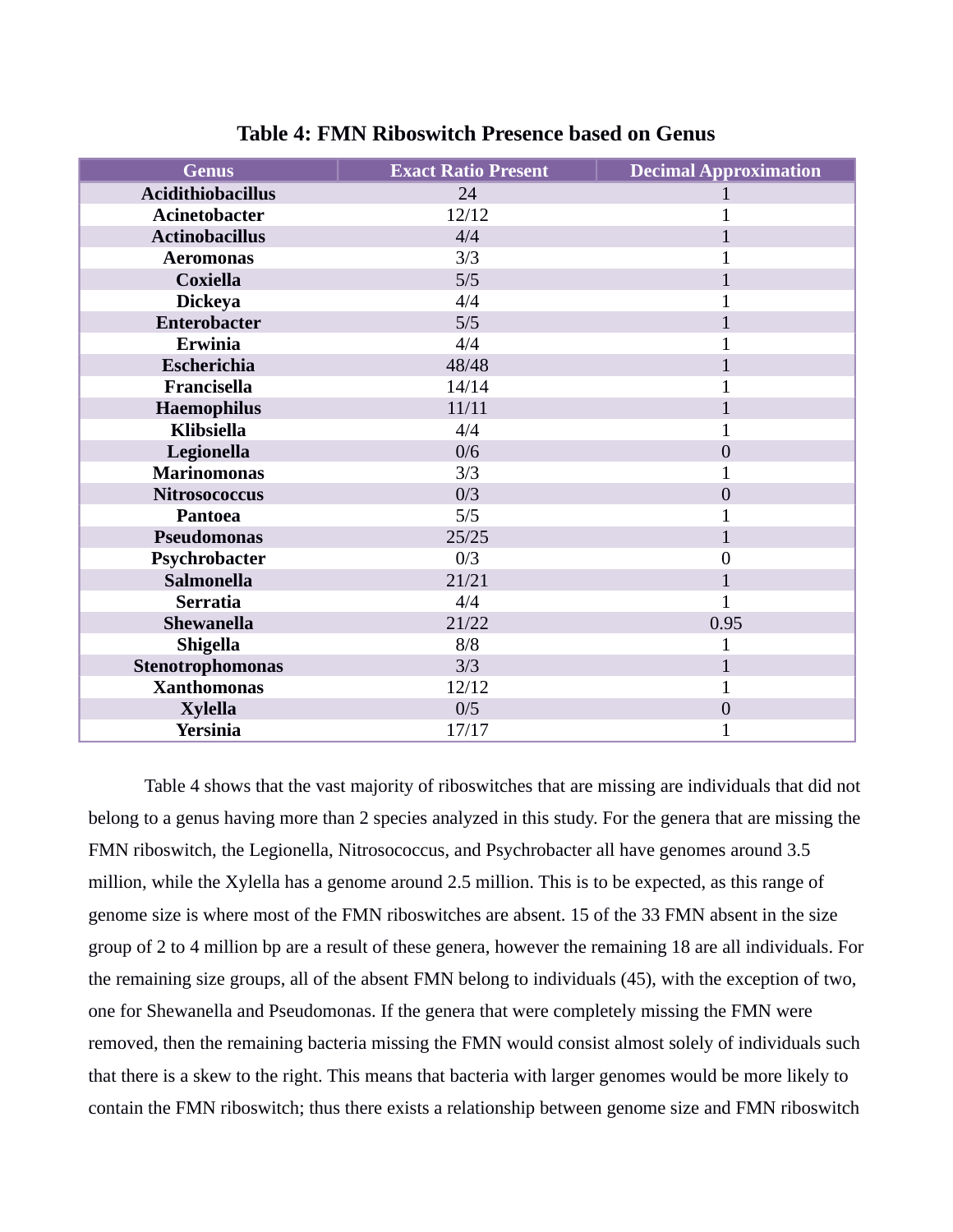presence that is both positive and direct. However, it is vital to be careful here, and examine the limitations of the previous statement. The genera of the individuals being discussed here were not able to be analyzed, and therefore it is wholly possible (and even probable) that there would be a strong correlation between the individuals analyzed here and the members of their respective genera. This is probable because the relationship in Table 4 indicates that the presence or absence of the FMN riboswitch was almost entirely genus based i.e. every genus ratio was either 0, 1, or one unit away from 1 (as in one member of the group did not contain the riboswitch while all others did).With this argument, one can only speculate that genera with larger genomes are more likely to contain the FMN riboswitch, as there is no evidence in this study that supports this. Based on the results presented here, it can be concluded that the existence of the FMN riboswitch is dependent on ancestry.

### *3. The SAM Riboswitch*



**Figure 3: The Existence of the SAM Riboswitch as a function of Genome Size**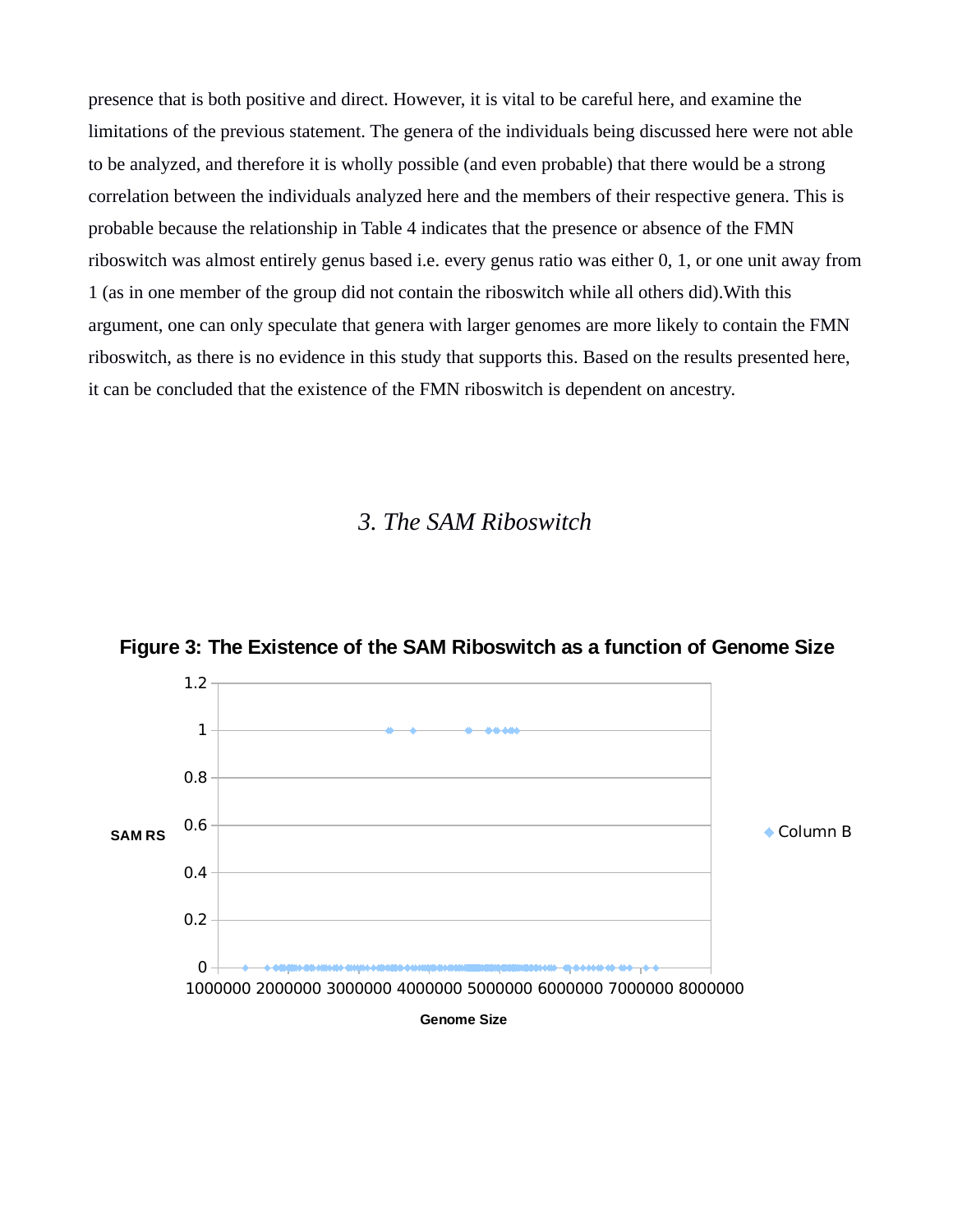| <b>Genome Size (in million base)</b> | <b>Exact Ratio Present</b> | <b>Decimal Approximation</b> |
|--------------------------------------|----------------------------|------------------------------|
| pairs)                               |                            |                              |
| [1, 2)                               | 0/22                       |                              |
| [2, 3)                               | 0/38                       |                              |
| [3, 4)                               | 3/35                       | 0.0857                       |
| [4, 4.651]                           | 2/67                       | 0.02985                      |
| (4.651, 5)                           | 6/65                       | 0.09231                      |
| [5, 6)                               | 6/72                       | 0.08333                      |
| [6, 7)                               | 0/13                       |                              |

### **Table 5: SAM Riboswitch Presence based on Genome Size**

There are 17 total SAM riboswitches. Table 5 and Figure 3 indicate that these riboswitches are fairly evenly disbursed between three to six million base pairs. Nevertheless, Table 6 shows that 15/17 of the SAM riboswitches are present between the Xanthomonas (12) and Stentrophomonas (3) genera, with the remaining two being the Pseudoxanthomonas genus that each have around 3.5 million bp. To further accredit the importance of ancestry, the Pseudoxanthomonas is more closely related to the Xanthomonas, in which all of the analyzed species contain the SAM riboswitch, than to the Pseudomonas, in which none of the species have the riboswitch; thus the Pseudoxanthomonas species contain the SAM due to close ancestry with the Xanthomonas. Furthermore, all of the ratios in Table 6 are either 0 or 1, which indicates that the genus relationship determines whether or not the SAM riboswitch exists in each species. To further illustrate that the relationship for the existence of the SAM riboswitch is dependent only on the genus relationship, it should be pointed out that the Xanthomonas genome size ranges from 3.5 million bp to 5.5 million bp. Thus the existence of the SAM cannot even be localized to a small range of genome sizes, and increasing genome size does not increase the likelihood of the SAM presence.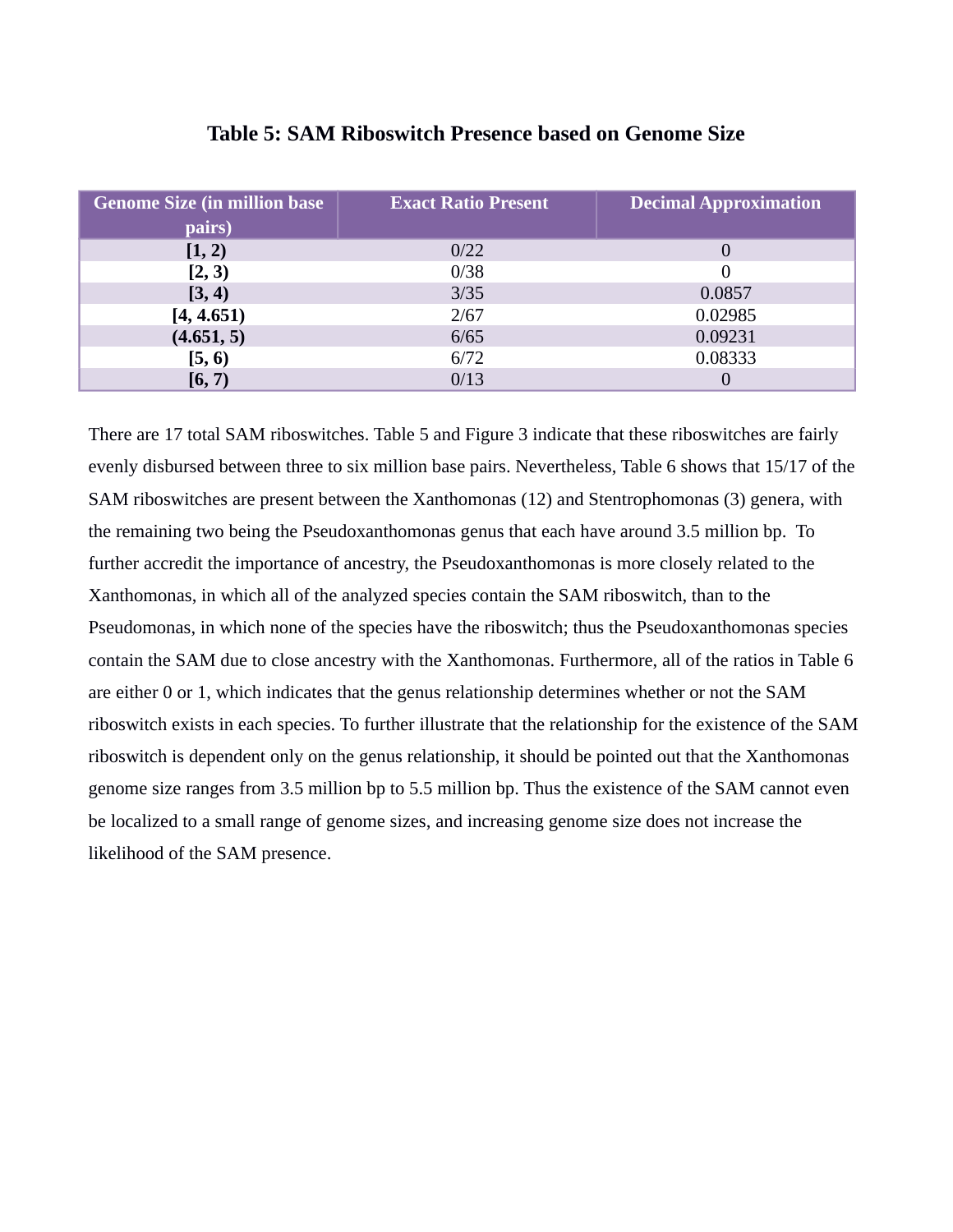| <b>Genus</b>             | <b>Exact Ratio Present</b> | <b>Decimal Approximation</b> |
|--------------------------|----------------------------|------------------------------|
| <b>Acidithiobacillus</b> | 0/4                        | $\overline{0}$               |
| <b>Acinetobacter</b>     | 0/12                       | 0                            |
| <b>Actinobacillus</b>    | 0/4                        | $\overline{0}$               |
| <b>Aeromonas</b>         | 0/3                        | $\overline{0}$               |
| <b>Coxiella</b>          | 0/5                        | $\overline{0}$               |
| <b>Dickeya</b>           | 0/4                        | 0                            |
| Enterobacter             | 0/5                        | $\overline{0}$               |
| Erwinia                  | 0/4                        | $\overline{0}$               |
| Escherichia              | 0/48                       | $\overline{0}$               |
| Francisella              | 0/14                       | 0                            |
| <b>Haemophilus</b>       | 0/11                       | $\overline{0}$               |
| <b>Klibsiella</b>        | 0/4                        | $\overline{0}$               |
| Legionella               | 0/6                        | $\overline{0}$               |
| <b>Marinomonas</b>       | 0/3                        | 0                            |
| <b>Nitrosococcus</b>     | 0/3                        | $\overline{0}$               |
| Pantoea                  | 0/5                        | $\overline{0}$               |
| <b>Pseudomonas</b>       | 0/25                       | $\mathbf{0}$                 |
| Psychrobacter            | 0/3                        | 0                            |
| <b>Salmonella</b>        | 0/21                       | $\overline{0}$               |
| <b>Serratia</b>          | 0/4                        | $\overline{0}$               |
| Shewanella               | 0/22                       | $\overline{0}$               |
| <b>Shigella</b>          | 0/8                        | 0                            |
| Stenotrophomonas         | 3/3                        |                              |
| <b>Xanthomonas</b>       | 12/12                      | $\overline{1}$               |
| <b>Xylella</b>           | 0/5                        | $\overline{0}$               |
| <b>Yersinia</b>          | 0/17                       | $\boldsymbol{0}$             |

### **Table 6: SAM Riboswitch Presence based on Genus**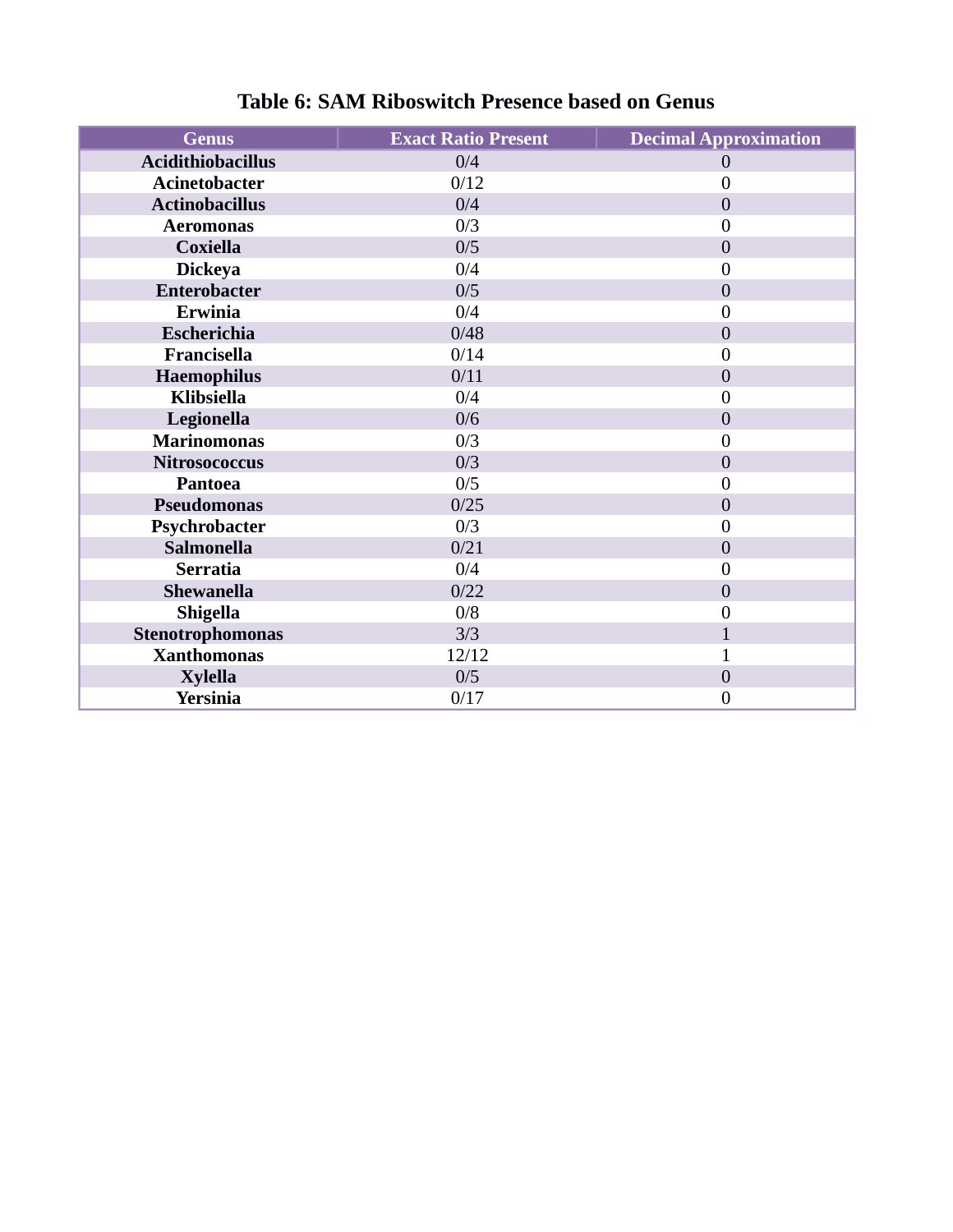## 4. The Lysine Riboswitch



**Table 7: Lysine Riboswitch Presence based on Genome Size**

| <b>Genome Size (in million base)</b> | <b>Exact Ratio Present</b> | <b>Decimal Approximation</b> |
|--------------------------------------|----------------------------|------------------------------|
| pairs)                               |                            |                              |
| [1, 2)                               | 7/22                       | 0.32                         |
| [2, 3)                               | 13/38                      | 0.34                         |
| [3, 4)                               | 5/35                       | 0.14                         |
| [4, 4.651]                           | 29/67                      | 0.43                         |
| (4.651, 5)                           | 30/65                      | 0.46                         |
| [5, 6)                               | 49/72                      | 0.68                         |
| [6, 7)                               | 0/13                       |                              |

There are 133 Lysine riboswitches in this analysis. Table 4 and Figure 7 indicate that distribution has a slight skew to the right of genome size, and falls off completely at the end. But, Table 8 quickly refutes the implication that this skew may be due to a relationship between genome size and riboswitch existence because it magnifies that 115 of these 133 Lysine riboswitches belong to genera in which the all, or the vast majority, of the species belonging to the genus contain the riboswitch. For example, the higher decimal approximation in genome size [5, 6) million bp when compared to a group of lower genome size, say [3, 4) million bp is explained by the fact that the Escherichia genus was the largest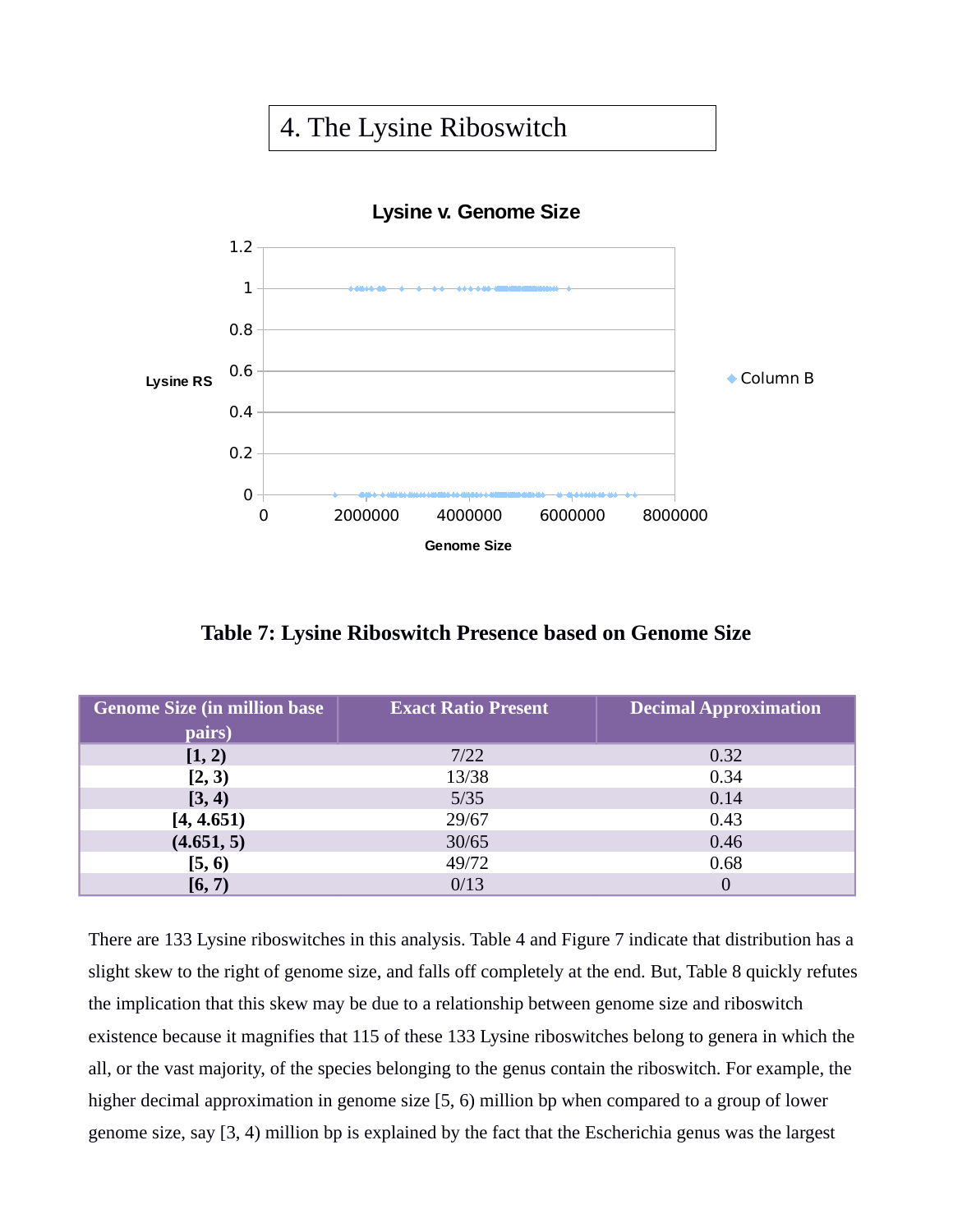sample population in this analysis; 47 of the 49 riboswitches in [5, 6) belong to this genus, whereas there are only 5 in the sample size of Pantoea that belongs to [3, 4). All of the other genera that were under analysis contain no Lysine riboswitch. In summary, the species in the genera tend to behave similarly with the other species of their respective genera. It is only by coincidence that the sizes of these genera range the entire size scope. Whether or not the lysine riboswitch exists in a species is a function of what genus it belongs too, and not primarily a result of size as was hypothesized.

| <b>Genus</b>             | <b>Exact Ratio Present</b> | <b>Decimal Approximation</b> |
|--------------------------|----------------------------|------------------------------|
| <b>Acidithiobacillus</b> | 0/4                        | 0                            |
| <b>Acinetobacter</b>     | 0/12                       | $\overline{0}$               |
| <b>Actinobacillus</b>    | 3/4                        | 0.75                         |
| <b>Aeromonas</b>         | 3/3                        | 1                            |
| <b>Coxiella</b>          | 0/5                        | $\overline{0}$               |
| <b>Dickeya</b>           | 4/4                        | $\overline{1}$               |
| <b>Enterobacter</b>      | 1/5                        | 0.2                          |
| <b>Erwinia</b>           | 4/4                        | $\mathbf{1}$                 |
| <b>Escherichia</b>       | 47/48                      | 0.98                         |
| Francisella              | 0/14                       | $\boldsymbol{0}$             |
| Haemophilus              | 11/11                      | $\mathbf{1}$                 |
| <b>Klibsiella</b>        | 4/4                        | $\mathbf 1$                  |
| Legionella               | 0/6                        | $\overline{0}$               |
| <b>Marinomonas</b>       | 0/3                        | $\overline{0}$               |
| <b>Nitrosococcus</b>     | 0/3                        | $\overline{0}$               |
| Pantoea                  | 5/5                        | $\overline{1}$               |
| <b>Pseudomonas</b>       | 0/25                       | $\overline{0}$               |
| Psychrobacter            | 0/3                        | $\mathbf{0}$                 |
| <b>Salmonella</b>        | 0/21                       | $\overline{0}$               |
| <b>Serratia</b>          | 4/4                        |                              |
| Shewanella               | 22/22                      | $\overline{1}$               |
| <b>Shigella</b>          | 8/8                        | $\overline{1}$               |
| Stenotrophomonas         | 0/3                        | $\overline{0}$               |
| <b>Xanthomonas</b>       | 0/12                       | 0                            |
| <b>Xylella</b>           | 0/5                        | $\overline{0}$               |
| <b>Yersinia</b>          | 0/17                       | $\boldsymbol{0}$             |

### **Table 8: Lysine Riboswitch Presence based on Genus**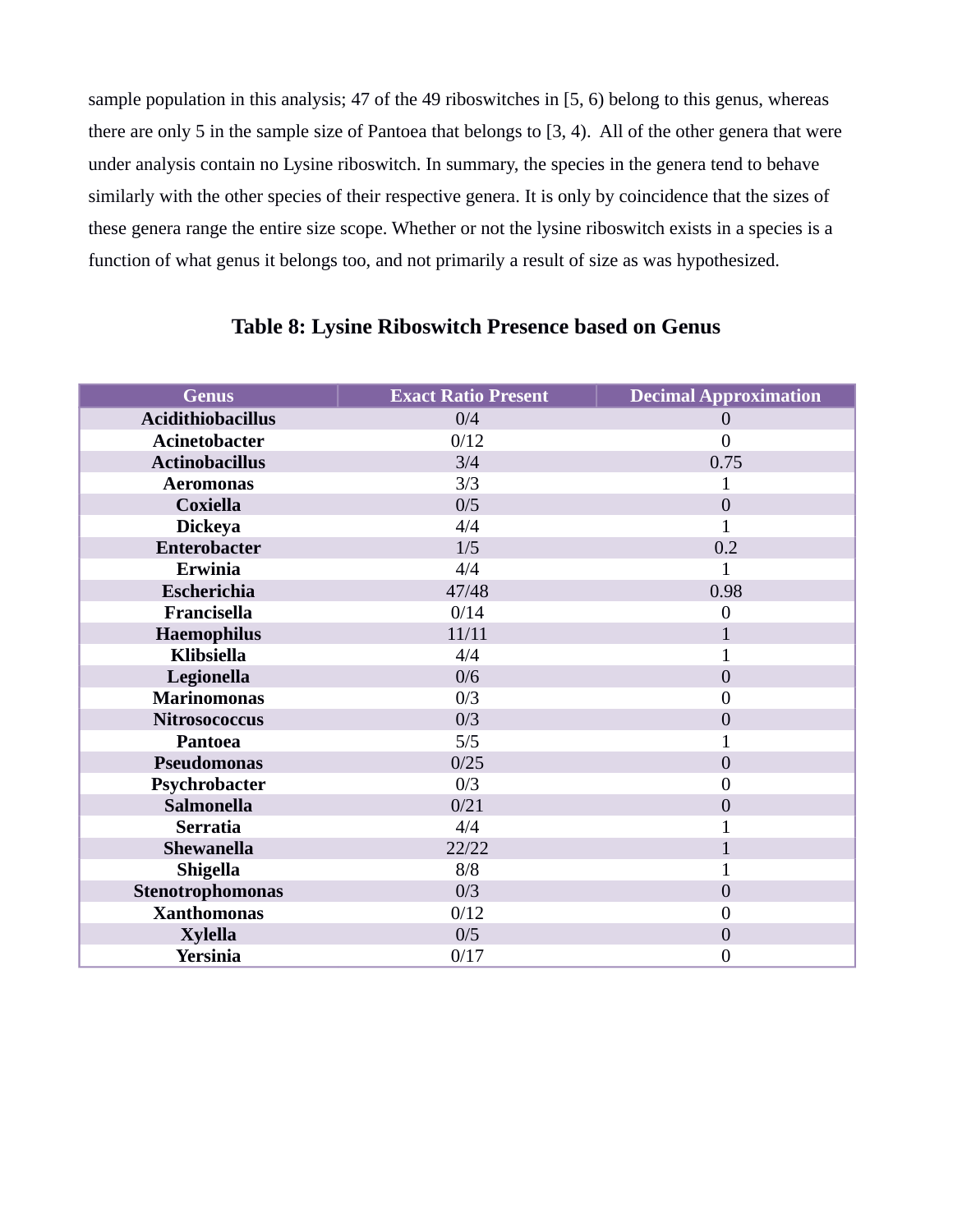## 5. The Cobalamine Riboswitch

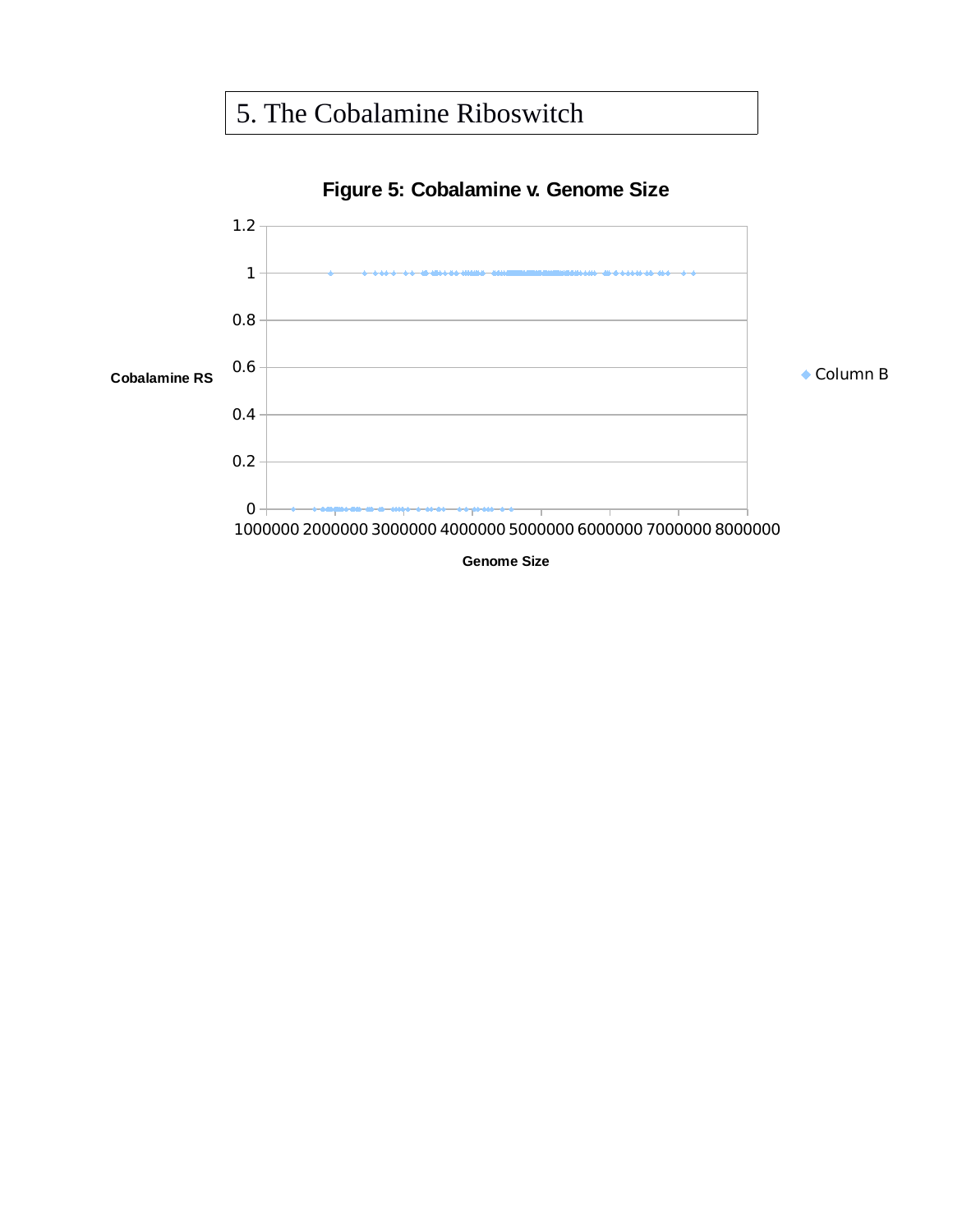

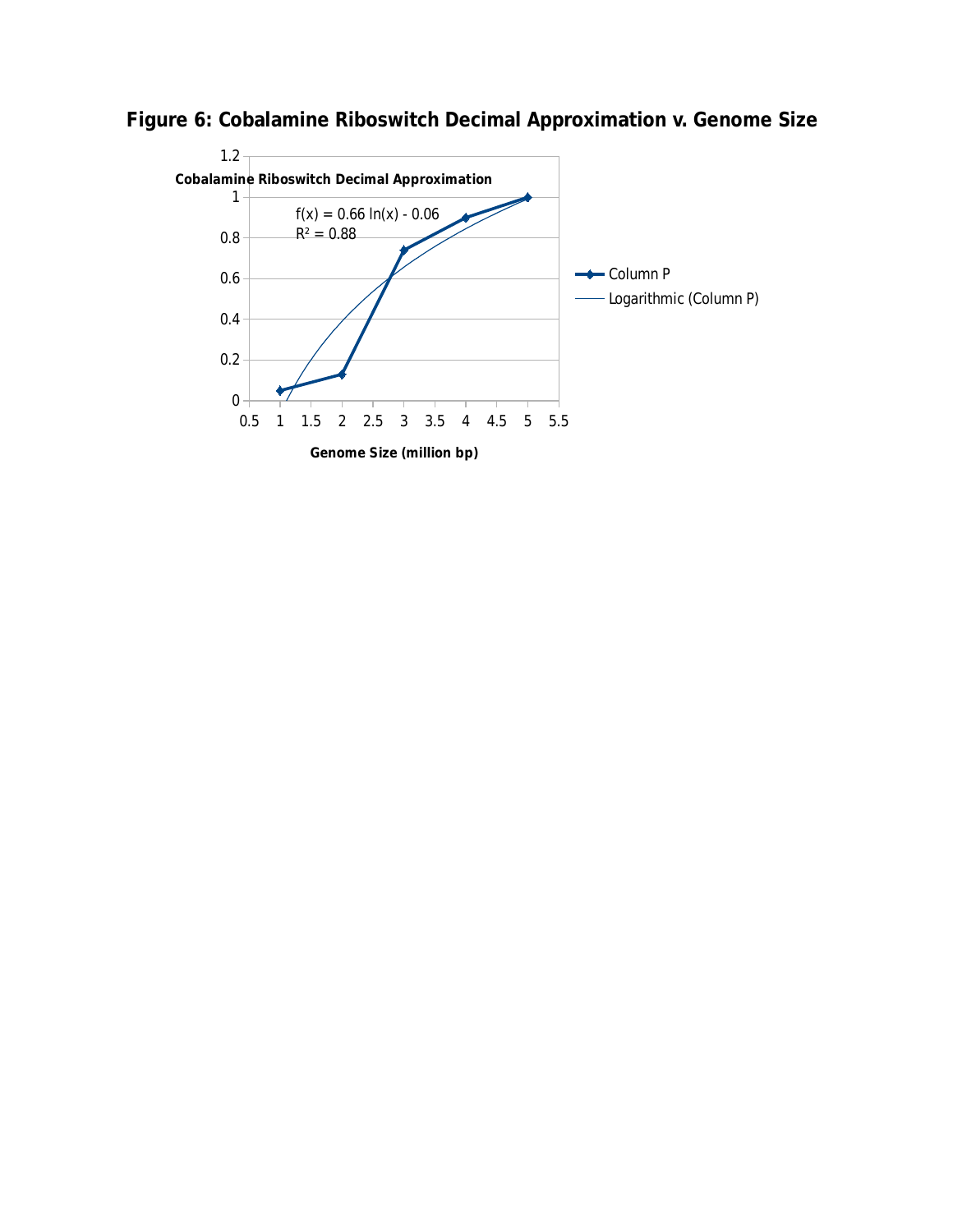| <b>Genome Size (in million base)</b><br>pairs) | <b>Exact Ratio Present</b> | <b>Decimal Approximation</b> |
|------------------------------------------------|----------------------------|------------------------------|
|                                                |                            |                              |
| [1, 2)                                         | 1/22                       | 0.05                         |
| [2, 3)                                         | 5/38                       | 0.13                         |
| [3, 4)                                         | 26/35                      | 0.74                         |
| [4, 4.651]                                     | 60/67                      | 0.9                          |
| (4.651, 5)                                     | 65/65                      |                              |
| [5, 6)                                         | 72/72                      |                              |
| [6, 7)                                         | 13/13                      |                              |

### **Table 9: Cobalamine Riboswitch Presence based on Genome Size**

The Cobalamine Riboswitch is an excellent example of why the one way ANOVA in this analysis was misleading. As seen from Figure 6, there is a logarithmic correlation of degree two between the genome size and existence of the Cobalamine riboswitch. This relationship is correlative and the  $R^2$  value of 0.88 is significant. However, the genus relationship with the riboswitch follows the same pattern as all of the previously discussed riboswitches. Nevertheless, the Cobalamine riboswitch is of particular interest thus far because the genera with larger genome sizes have a higher probability of containing the riboswitch. This can be exemplified visually by Figure 6 taken in context with Tables 9 and 10; Erwinia has a decimal approximation of only 0.25 in the genome size of [1, 2) while none of the other 3 genera in [1, 2) million bp have the riboswitch; in group [2, 3), only one genus shows the Cobalamine of a total of 5 analyzed. In the genera of genome size 4 million bp or higher, all of the genera tested contain the riboswitch, with 7 missing in [4, 4.651) million bp due to individuals in that group. Consequently, the  $R<sup>2</sup>$  value and logarithmic correlation of degree two between genome size and the existence of the Cobalamine riboswitch, coupled with the obvious genus relationship exemplified by all of the previous riboswitches discussed and exemplified in Table 10, it can be concluded that for the Cobalamine riboswitch, genera with larger genome sizes have a higher chance of containing the riboswitch. In summary, there exists a secondary, positive correlation between genome size and Cobalamine riboswitch existence.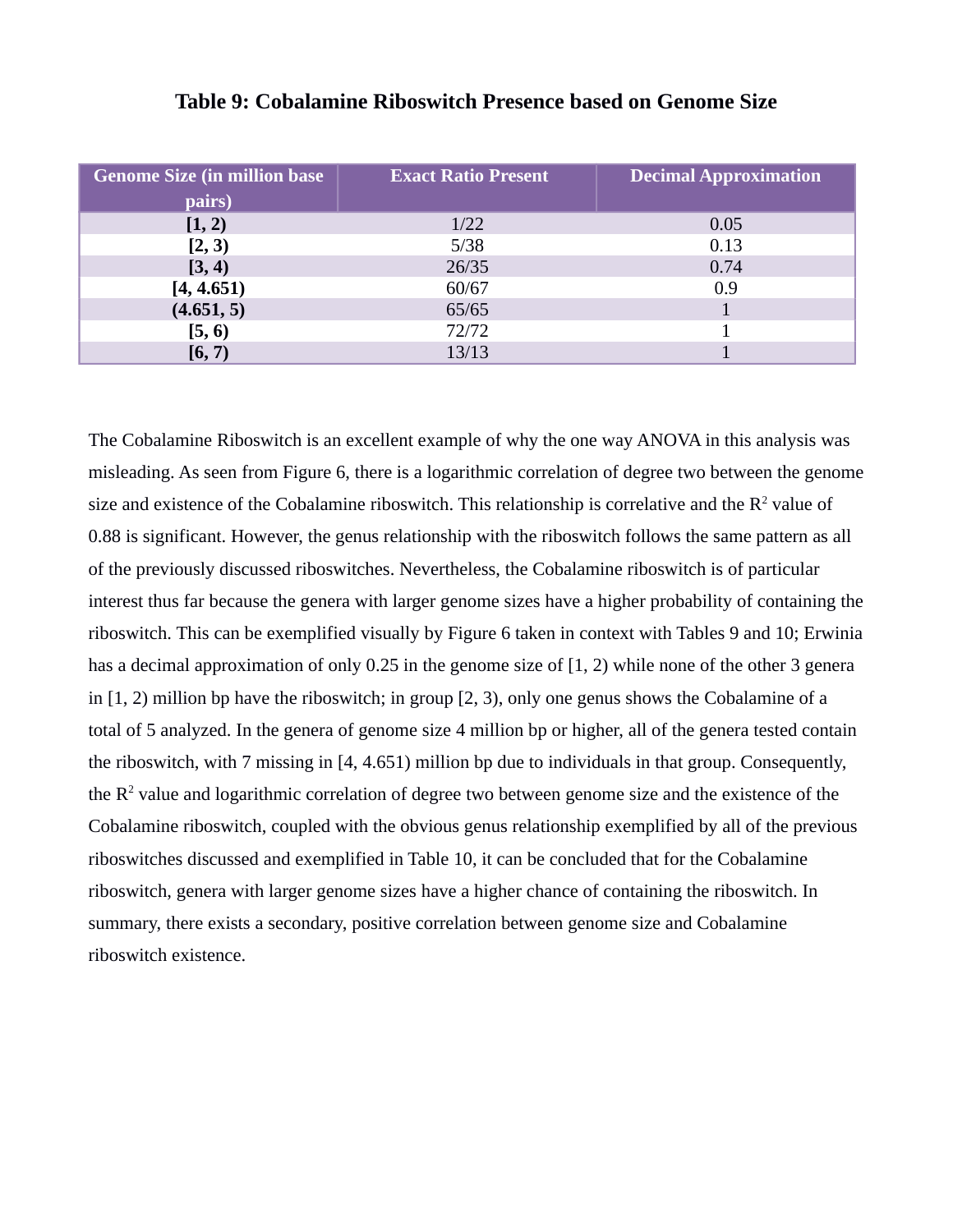| <b>Genus</b>             | <b>Exact Ratio Present</b> | <b>Decimal Approximation</b> |
|--------------------------|----------------------------|------------------------------|
| <b>Acidithiobacillus</b> | 0/4                        | $\theta$                     |
| <b>Acinetobacter</b>     | 12/12                      | $\mathbf 1$                  |
| <b>Actinobacillus</b>    | 0/4                        | $\overline{0}$               |
| <b>Aeromonas</b>         | 3/3                        | $\mathbf{1}$                 |
| <b>Coxiella</b>          | 0/5                        | $\mathbf{0}$                 |
| <b>Dickeya</b>           | 4/4                        | $\overline{1}$               |
| <b>Enterobacter</b>      | 5/5                        | $\mathbf{1}$                 |
| <b>Erwinia</b>           | 1/4                        | 0.25                         |
| Escherichia              | 48/48                      | 1                            |
| Francisella              | 0/13                       | $\overline{0}$               |
| <b>Haemophilus</b>       | 0/11                       | $\mathbf{0}$                 |
| <b>Klibsiella</b>        | 4/4                        | 1                            |
| Legionella               | 0/6                        | $\overline{0}$               |
| <b>Marinomonas</b>       | 3/3                        | $\overline{1}$               |
| <b>Nitrosococcus</b>     | 3/3                        | 1                            |
| <b>Pantoea</b>           | 5/5                        | 1                            |
| Pseudomonas              | 25/25                      | 1                            |
| Psychrobacter            | 0/3                        | $\mathbf{0}$                 |
| <b>Salmonella</b>        | 21/21                      | $\overline{1}$               |
| <b>Serratia</b>          | 4/4                        | $\overline{1}$               |
| <b>Shewanella</b>        | 22/22                      | $\overline{1}$               |
| <b>Shigella</b>          | 8/8                        | $\overline{1}$               |
| Stenotrophomonas         | 3/3                        | 1                            |
| <b>Xanthomonas</b>       | 12/12                      | $\mathbf{1}$                 |
| <b>Xylella</b>           | 0/5                        | $\mathbf{0}$                 |
| <b>Yersinia</b>          | 17/17                      | 1                            |

### **Table 10: Cobalamine Riboswitch Presence based on Genus**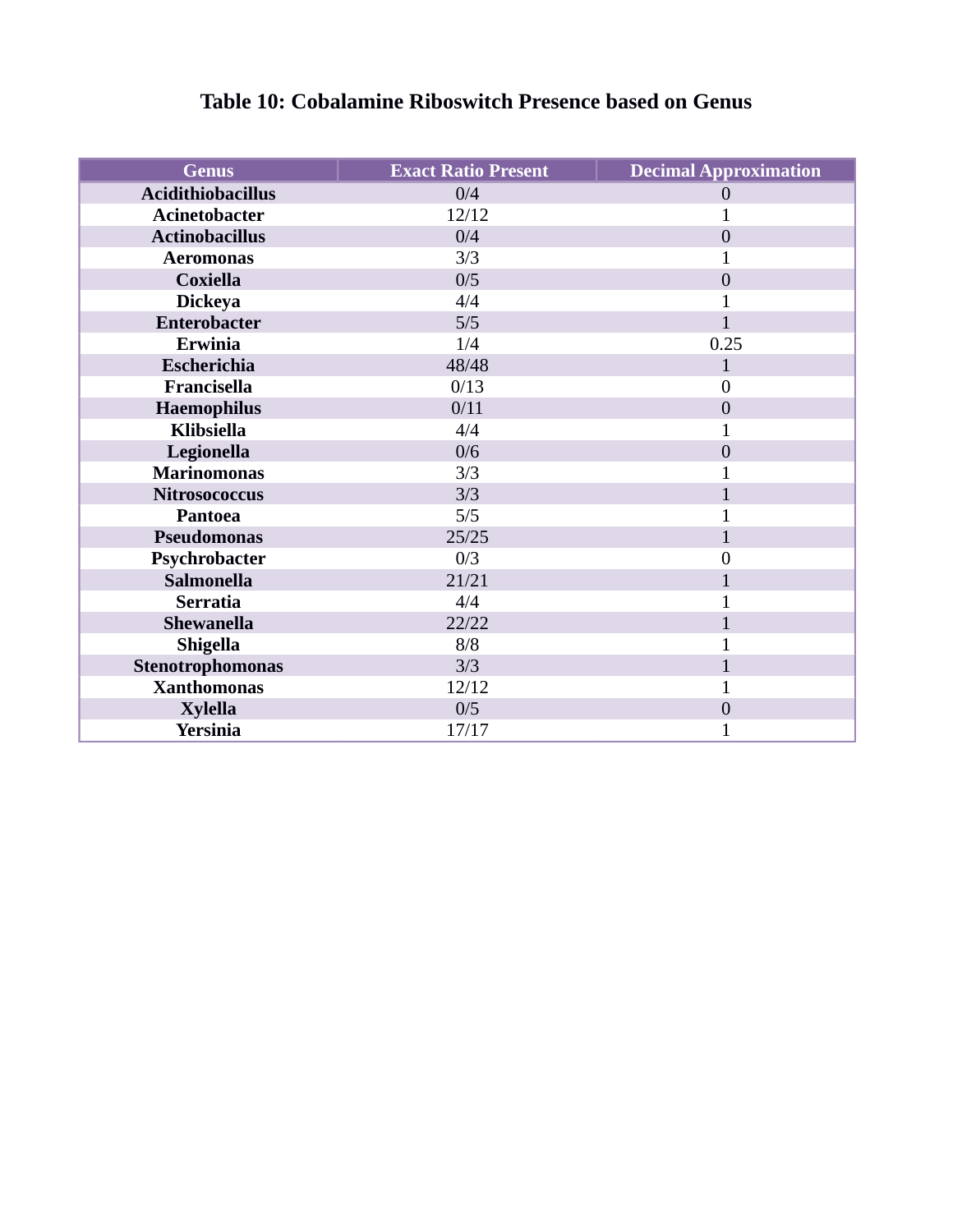

## **Figure 7: Glycine v. Genome Size**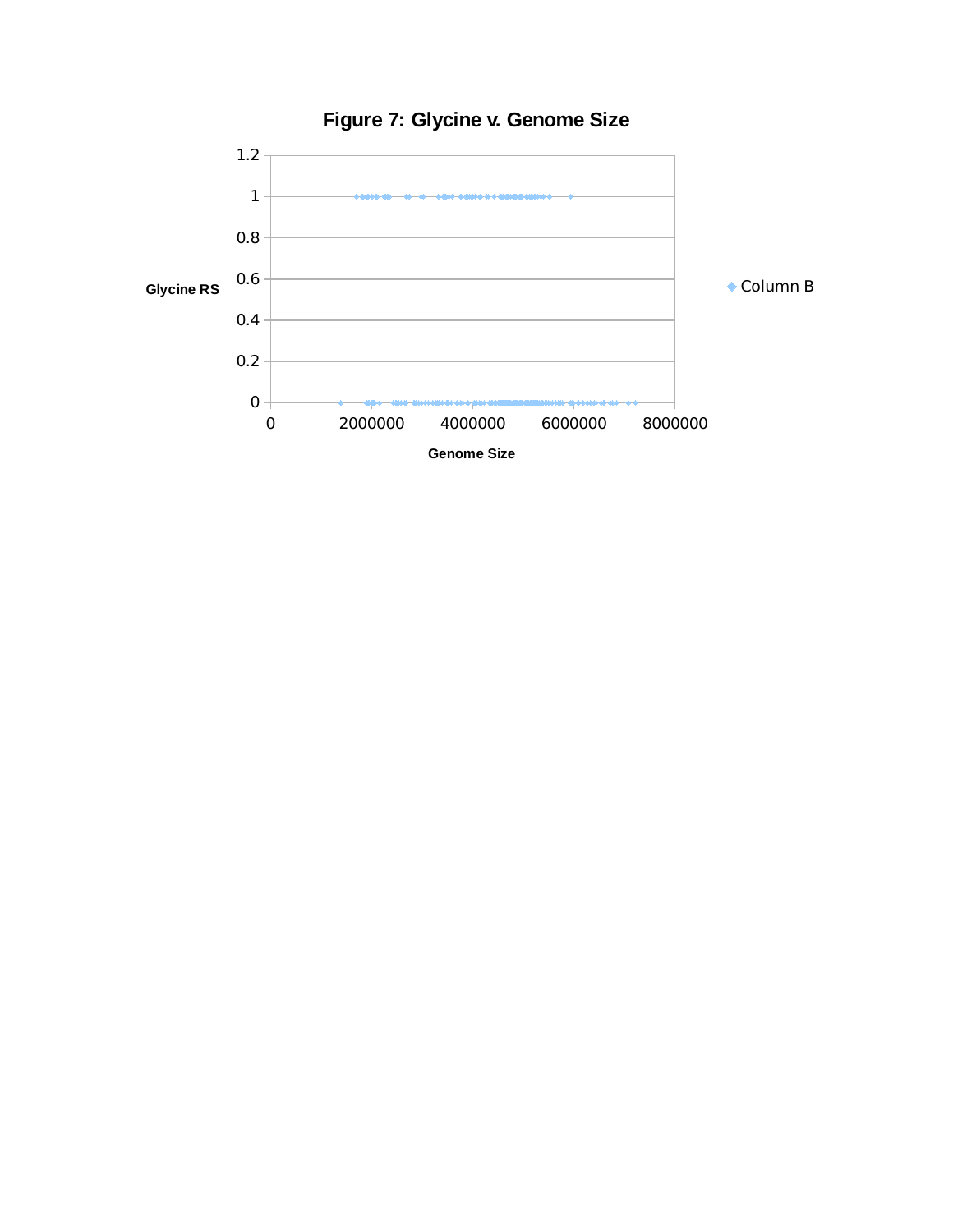| <b>Genome Size (in million base)</b><br>pairs) | <b>Exact Ratio Present</b> | <b>Decimal Approximation</b> |
|------------------------------------------------|----------------------------|------------------------------|
|                                                |                            |                              |
| [1, 2)                                         | 7/22                       | 0.32                         |
| [2, 3)                                         | 16/38                      | 0.42                         |
| [3, 4)                                         | 17/35                      | 0.49                         |
| [4, 4.651]                                     | 12/67                      | 0.18                         |
| (4.651, 5)                                     | 21/65                      | 0.32                         |
| [5, 6)                                         | 20/72                      | 0.28                         |
| [6, 7)                                         | 0/13                       | 0                            |

### **Table 11: Glycine Riboswitch Presence based on Genome Size**

Across the genome sizes, there is a pretty consistent ratio for presence of the Glycine riboswitch, so no correlation can be determined. Automatically, the hypothesis of this paper is invalidated for the glycine riboswitch. As with all other previous riboswitches analyzed, the genus relationship is the determining factor of whether or not the riboswitch will be absent. A couple of points to note though, are the few missing riboswitches in the Shewanella genus and the few present riboswitches in the Pseudomonas, Erwinia, and Psychrobacter genera. For the latter, the Pseudomonas containing are the four stutzeri species in the genus, while the Psychrobacter, Erwinina, and Shewanella are different individual species within their respective genera. The difference among the stutzeri, however, does suggest a potential, more strict correlation between species and genome size. Since this minor trend cannot be observed elsewhere in this analysis, no conclusions can actually be made.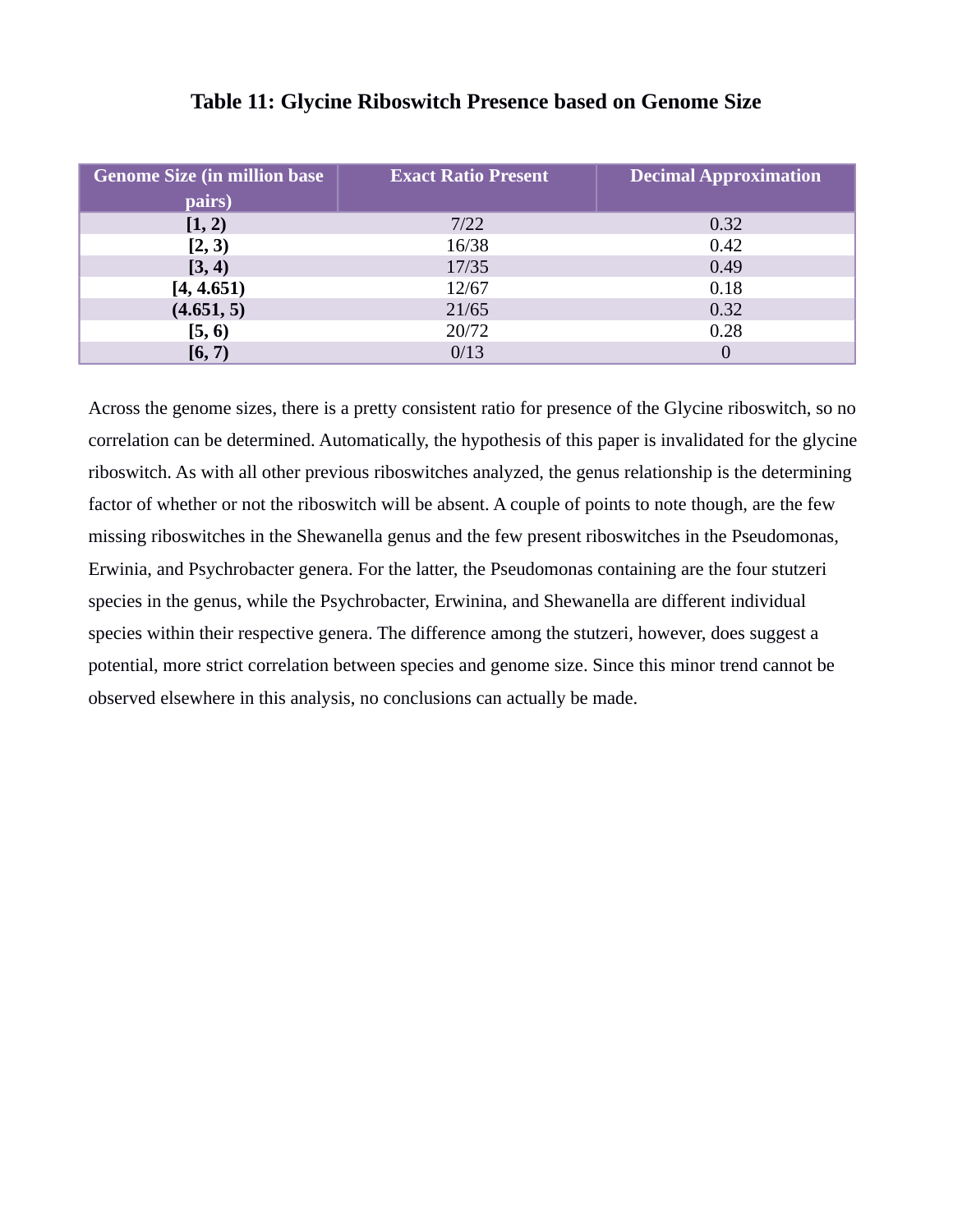| <b>Genus</b>             | <b>Exact Ratio Present</b> | <b>Decimal Approximation</b> |
|--------------------------|----------------------------|------------------------------|
| <b>Acidithiobacillus</b> | 0/4                        | $\theta$                     |
| <b>Acinetobacter</b>     | 12/12                      | $\overline{1}$               |
| <b>Actinobacillus</b>    | 4/4                        | $\mathbf{1}$                 |
| <b>Aeromonas</b>         | 3/3                        | 1                            |
| <b>Coxiella</b>          | 0/5                        | $\overline{0}$               |
| <b>Dickeya</b>           | 4/4                        | $\overline{1}$               |
| <b>Enterobacter</b>      | 0/5                        | $\overline{0}$               |
| <b>Erwinia</b>           | 1/4                        | 0.25                         |
| Escherichia              | 0/48                       | $\mathbf{0}$                 |
| Francisella              | 0/14                       | $\mathbf{0}$                 |
| <b>Haemophilus</b>       | 11/11                      | $\mathbf{1}$                 |
| <b>Klibsiella</b>        | 0/4                        | $\overline{0}$               |
| Legionella               | 0/6                        | $\mathbf{0}$                 |
| <b>Marinomonas</b>       | 0/3                        | $\overline{0}$               |
| <b>Nitrosococcus</b>     | 0/3                        | $\overline{0}$               |
| <b>Pantoea</b>           | 0/5                        | $\overline{0}$               |
| Pseudomonas              | 4/25                       | 0.16                         |
| Psychrobacter            | 1/3                        | 0.333                        |
| <b>Salmonella</b>        | 0/21                       | $\overline{0}$               |
| <b>Serratia</b>          | 0/4                        | $\theta$                     |
| <b>Shewanella</b>        | 20/22                      | 0.91                         |
| <b>Shigella</b>          | 0/8                        | $\overline{0}$               |
| Stenotrophomonas         | 3/3                        | $\mathbf{1}$                 |
| <b>Xanthomonas</b>       | 12/12                      | $\mathbf{1}$                 |
| <b>Xylella</b>           | 0/5                        | $\mathbf{0}$                 |
| <b>Yersinia</b>          | 0/17                       | $\boldsymbol{0}$             |

## **Table 12: Glycine Riboswitch Presence based on Genus**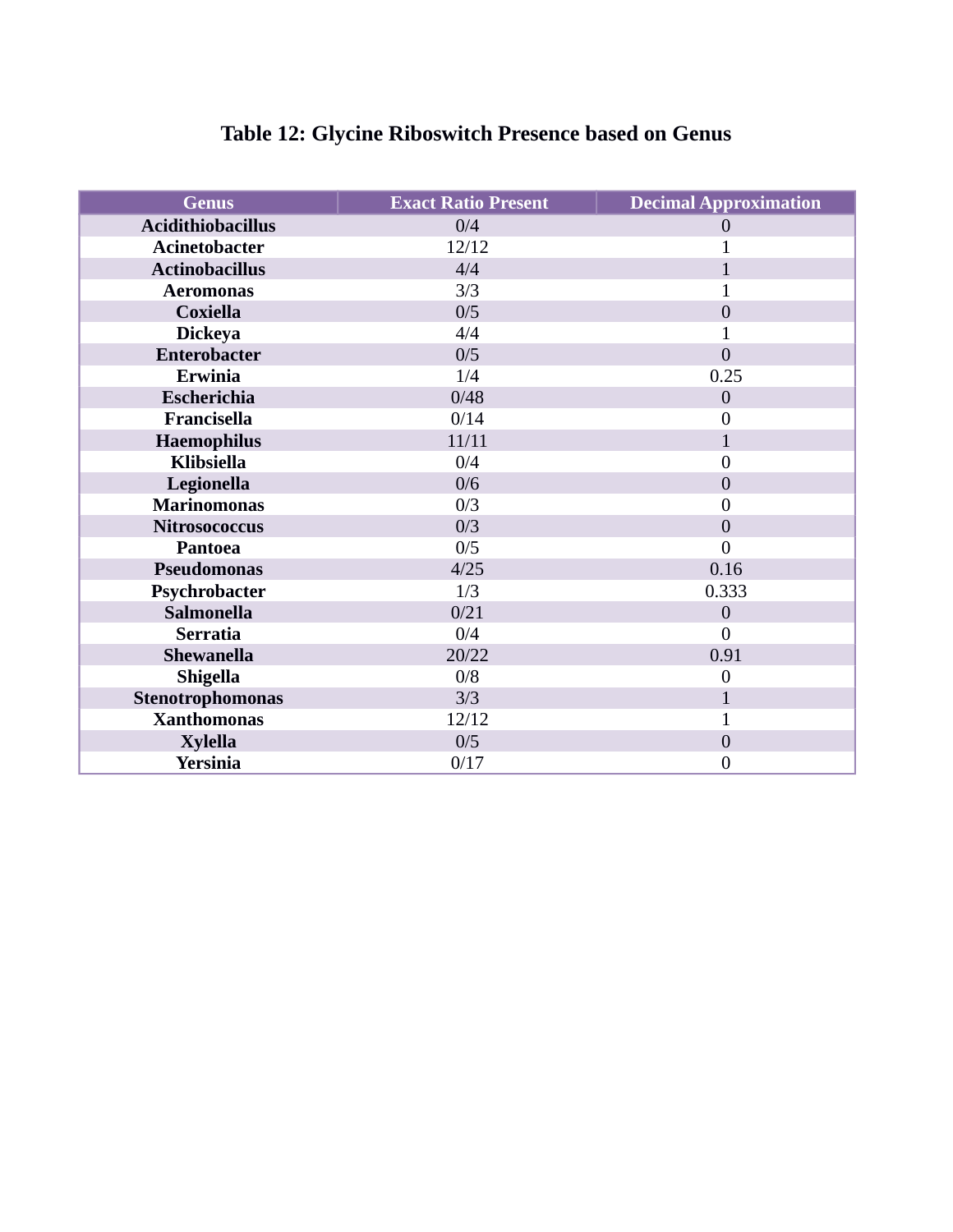

**Table 13: Molybdenum Riboswitch Presence based on Genome Size**

| <b>Genome Size (in million base)</b> | <b>Exact Ratio Present</b> | <b>Decimal Approximation</b> |
|--------------------------------------|----------------------------|------------------------------|
| pairs)                               |                            |                              |
| [1, 2)                               | 7/22                       | 0.32                         |
| [2, 3)                               | 14/38                      | 0.37                         |
| [3, 4)                               | 7/35                       | 0.2                          |
| [4, 4.651]                           | 52/67                      | 0.78                         |
| (4.651, 5)                           | 54/65                      | 0.83                         |
| [5, 6)                               | 53/72                      | 0.74                         |
| [6, 7)                               | 0/13                       |                              |

Unfortunately, the Molybdenum riboswitch is not an interesting or unique analysis. It has no genome size relationship and the existence of the riboswitch is fully correlated to genus ancestry within the scope of this analysis, and for all of the same reasons as already outlined.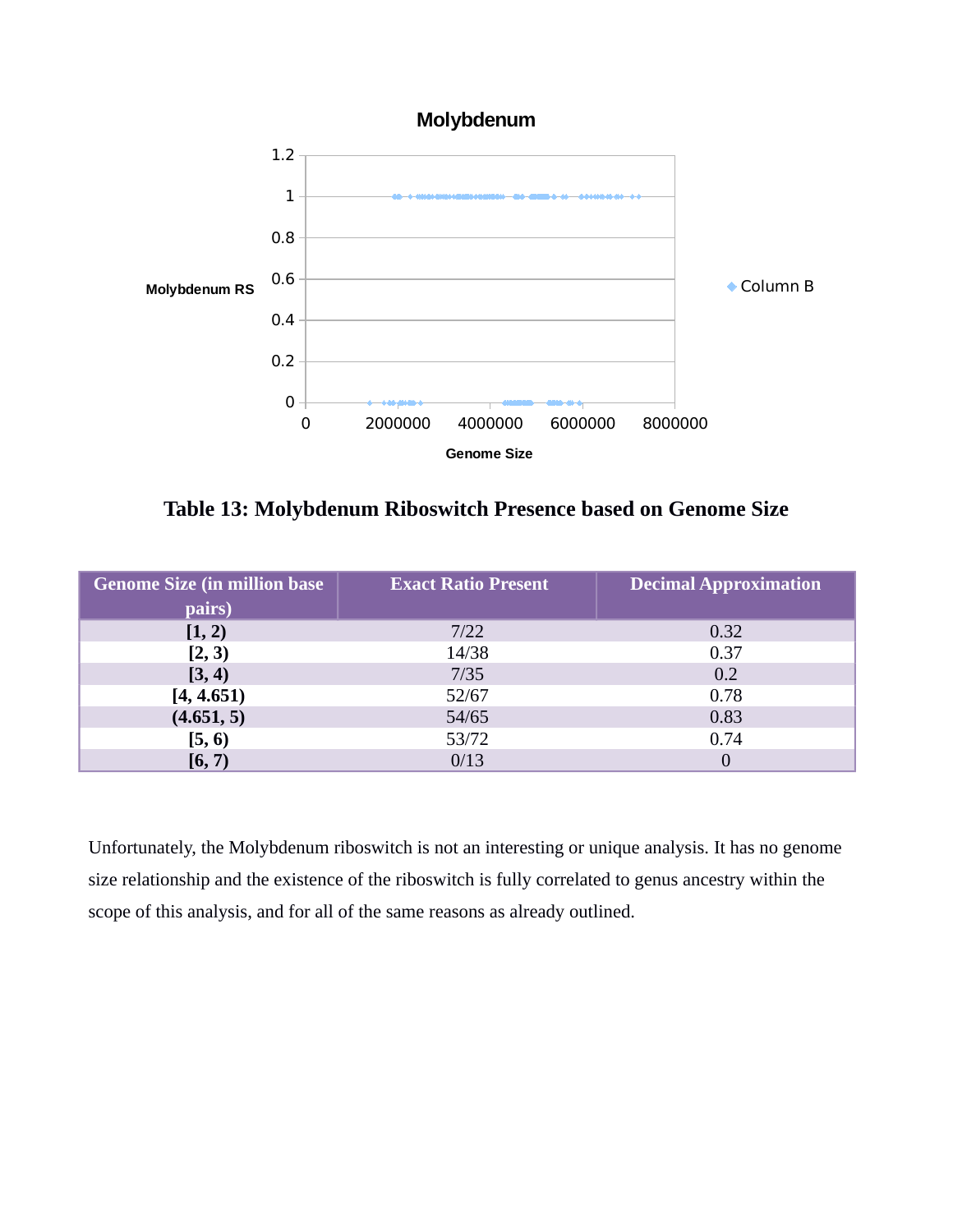| Genus             | <b>Exact Ratio Present</b> | <b>Decimal Approximation</b> |
|-------------------|----------------------------|------------------------------|
| Acidithiobacillus | 0/4                        | $\boldsymbol{0}$             |
| Acinetobacter     | 0/12                       | $\boldsymbol{0}$             |
| Actinobacillus    | 4/4                        | $\mathbf{1}$                 |
| Aeromonas         | 3/3                        | $\overline{1}$               |
| Coxiella          | 0/5                        | $\boldsymbol{0}$             |
| Dickeya           | 4/4                        | $\mathbf{1}$                 |
| Enterobacter      | 5/5                        | $\mathbf{1}$                 |
| Erwinia           | 4/4                        | $\mathbf{1}$                 |
| Escherichia       | 48/48                      | $\mathbf{1}$                 |
| Francisella       | 0/14                       | $\boldsymbol{0}$             |
| Haemophilus       | 11/11                      | $\mathbf{1}$                 |
| Klibsiella        | 4/4                        | $\mathbf{1}$                 |
| Legionella        | 0/6                        | $\boldsymbol{0}$             |
| Marinomonas       | 0/3                        | $\boldsymbol{0}$             |
| Nitrosococcus     | 0/3                        | $\boldsymbol{0}$             |
| Pantoea           | 5/5                        | $\mathbf{1}$                 |
| Pseudomonas       | 0/25                       | $\boldsymbol{0}$             |
| Psychrobacter     | 0/3                        | $\boldsymbol{0}$             |
| Salmonella        | 21/21                      | $\mathbf{1}$                 |
| Serratia          | 4/4                        | $\mathbf{1}$                 |
| Shewanella        | 22/22                      | $\mathbf{1}$                 |
| Shigella          | $8/8$                      | $\mathbf{1}$                 |

## **Table 14: Molybdenum Riboswitch Presence based on Genus**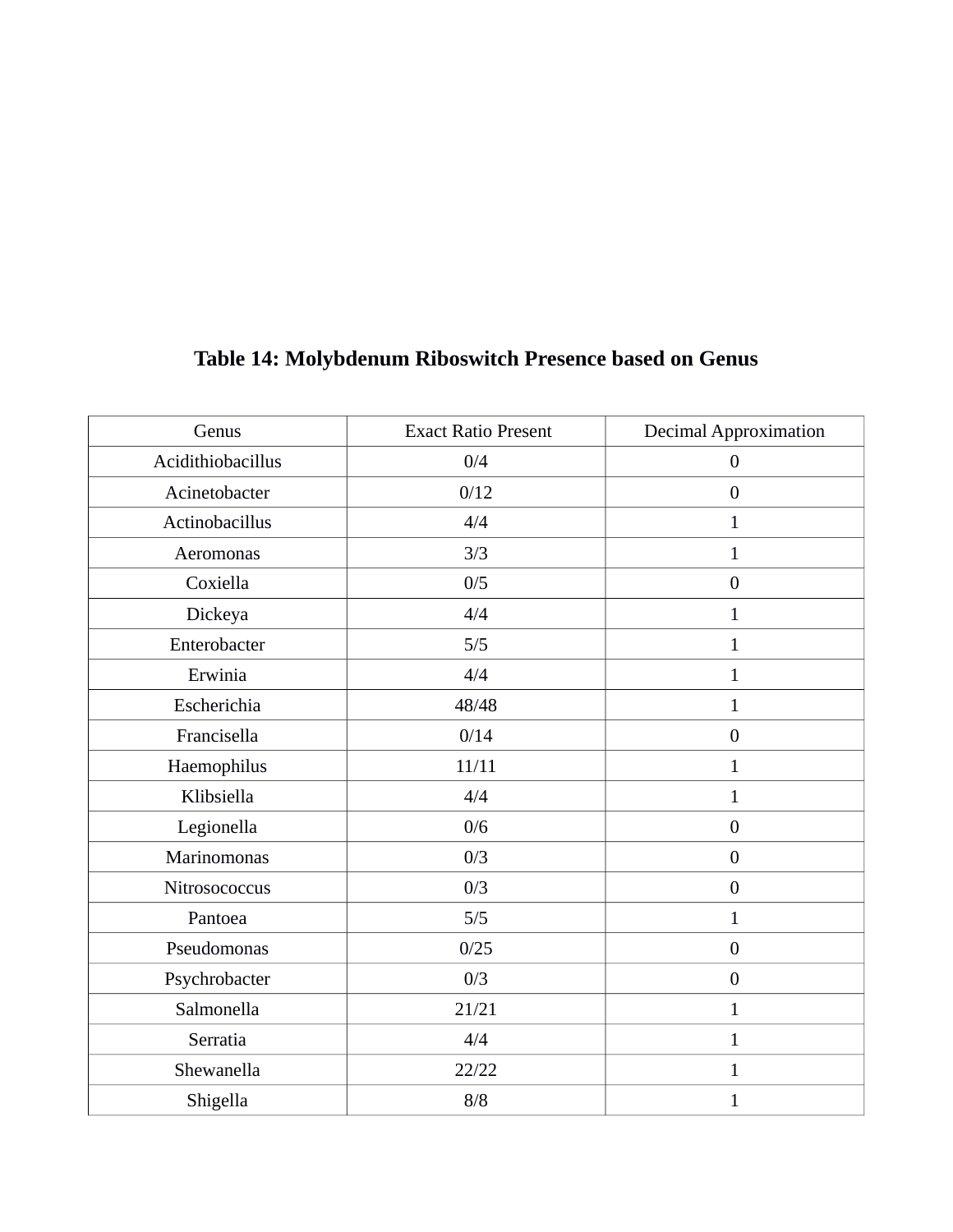| Stenotrophomonas |       |  |
|------------------|-------|--|
| Xanthomonas      | 0/12  |  |
| Xylella          | 0/5   |  |
| Yersinia         | 17/17 |  |



**Table 15: Mg Riboswitch Presence based on Genome Size**

| <b>Genome Size (in million base)</b> | <b>Exact Ratio Present</b> | <b>Decimal Approximation</b> |
|--------------------------------------|----------------------------|------------------------------|
| pairs)                               |                            |                              |
| [1, 2)                               | 0/22                       |                              |
| [2, 3)                               | 0/38                       | 0                            |
| [3, 4)                               | 0/35                       | 0                            |
| [4, 4.651]                           | 22/67                      | 0.33                         |
| (4.651, 5)                           | 34/65                      | 0.52                         |
| [5, 6)                               | 32/72                      | 0.44                         |
| [6, 7)                               | 0/13                       |                              |

As with the Molybdenum riboswitch, there is no genome size v. riboswitch existence relationship determined in the scope of this analysis, and the existence of the riboswitch is primarily dependent on the genus. There are two notable points: the only Escherichia without the Mg riboswitch is the only Escherichia that is not of the coli species (it is the fergusoni) implying again that there may be a more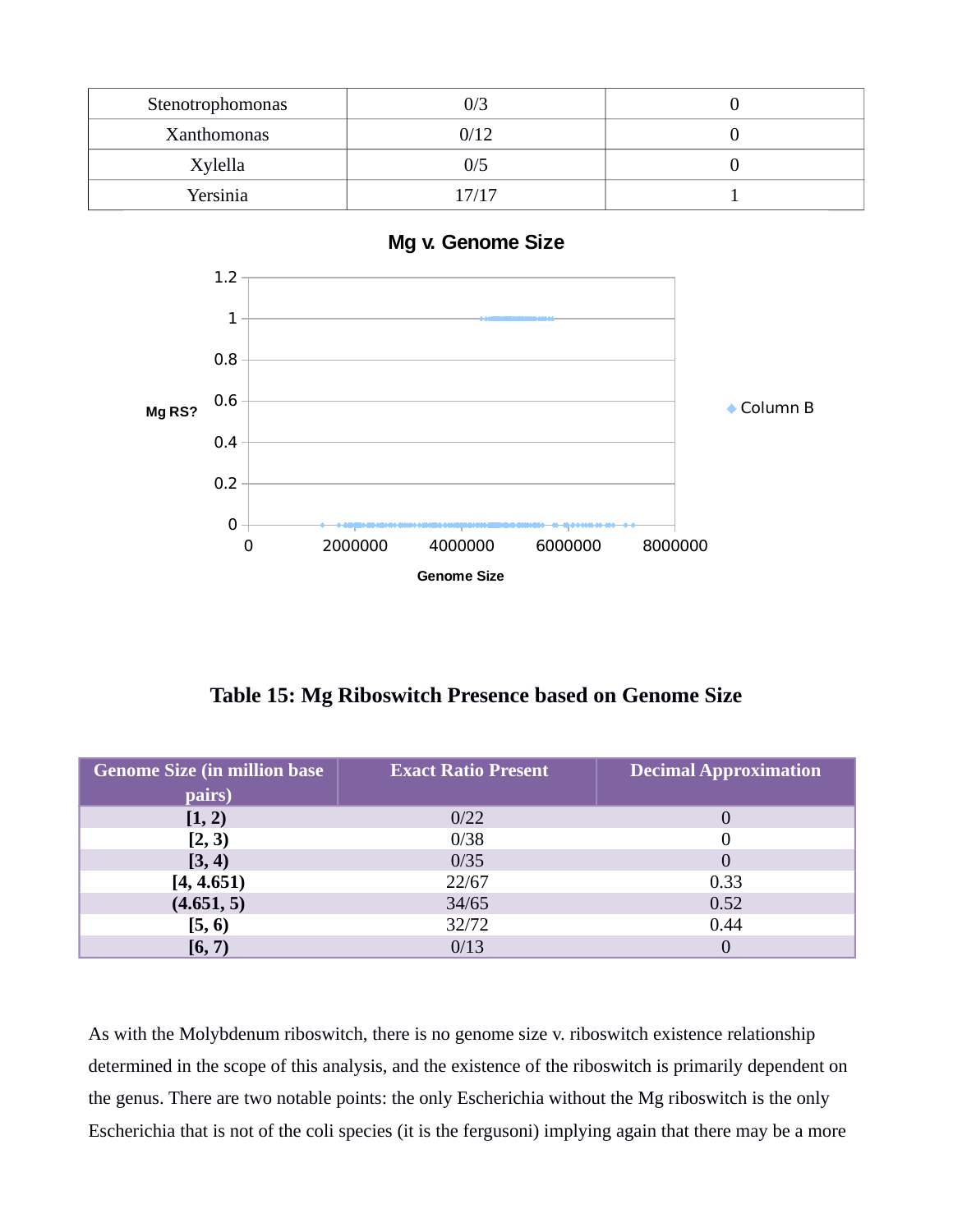informative, strict species relationship worth exploring. In direct opposition of this, however, is the Dickeya genus, where the only individual without the riboswitch belongs to the main species analyzed, dadantii. The zoea species of Dickeya follows the general Dickeya trend of having the Mg riboswitch, which further validates the conclusion that the genus relationship is the strongest indicator about whether or not a riboswitch will be absent in an individual.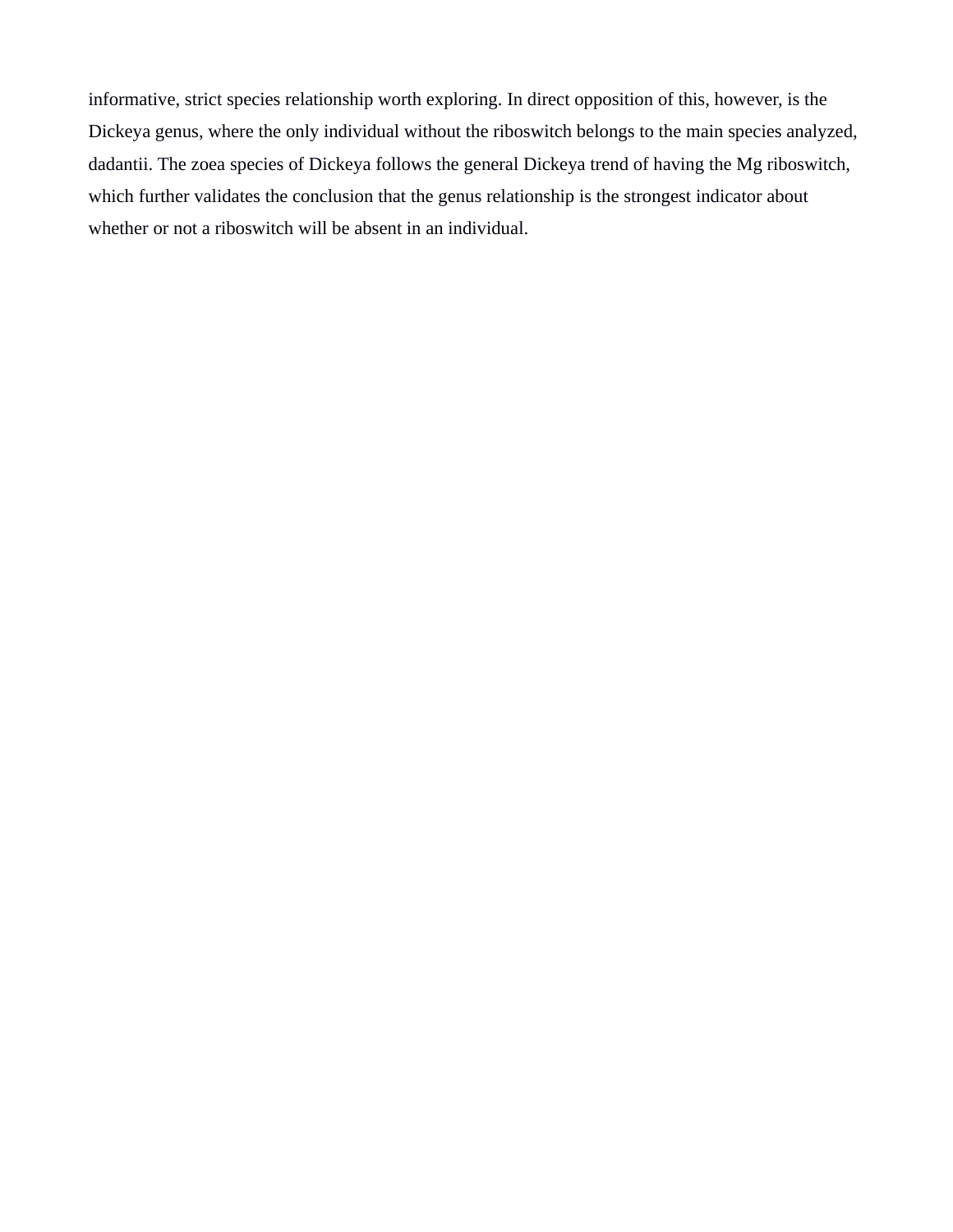## **Table 16: Mg Riboswitch Presence based on Genus**

| <b>Genus</b>             | <b>Exact Ratio Present</b> | <b>Decimal Approximation</b> |
|--------------------------|----------------------------|------------------------------|
| <b>Acidithiobacillus</b> | 0/4                        | 0                            |
| <b>Acinetobacter</b>     | 0/12                       | $\overline{0}$               |
| <b>Actinobacillus</b>    | 0/4                        | $\overline{0}$               |
| <b>Aeromonas</b>         | 0/3                        | 0                            |
| <b>Coxiella</b>          | 0/5                        | 0                            |
| <b>Dickeya</b>           | 1/4                        | 0.25                         |
| <b>Enterobacter</b>      | 5/5                        | $\mathbf{1}$                 |
| <b>Erwinia</b>           | 0/4                        | 0                            |
| Escherichia              | 47/48                      | 0.98                         |
| Francisella              | 0/14                       | $\overline{0}$               |
| Haemophilus              | 0/11                       | $\overline{0}$               |
| <b>Klibsiella</b>        | 4/4                        | 1                            |
| Legionella               | 0/6                        | $\overline{0}$               |
| <b>Marinomonas</b>       | 0/3                        | 0                            |
| <b>Nitrosococcus</b>     | 0/3                        | 0                            |
| <b>Pantoea</b>           | 0/5                        | 0                            |
| Pseudomonas              | 0/25                       | $\overline{0}$               |
| Psychrobacter            | 0/3                        | 0                            |
| <b>Salmonella</b>        | 21/21                      | $\overline{1}$               |
| <b>Serratia</b>          | 0/4                        | $\overline{0}$               |
| Shewanella               | 0/22                       | $\overline{0}$               |
| <b>Shigella</b>          | 8/8                        | 1                            |
| Stenotrophomonas         | 0/3                        | $\boldsymbol{0}$             |
| <b>Xanthomonas</b>       | 0/12                       | 0                            |
| <b>Xylella</b>           | 0/5                        | $\boldsymbol{0}$             |
| <b>Yersinia</b>          | 0/17                       | 0                            |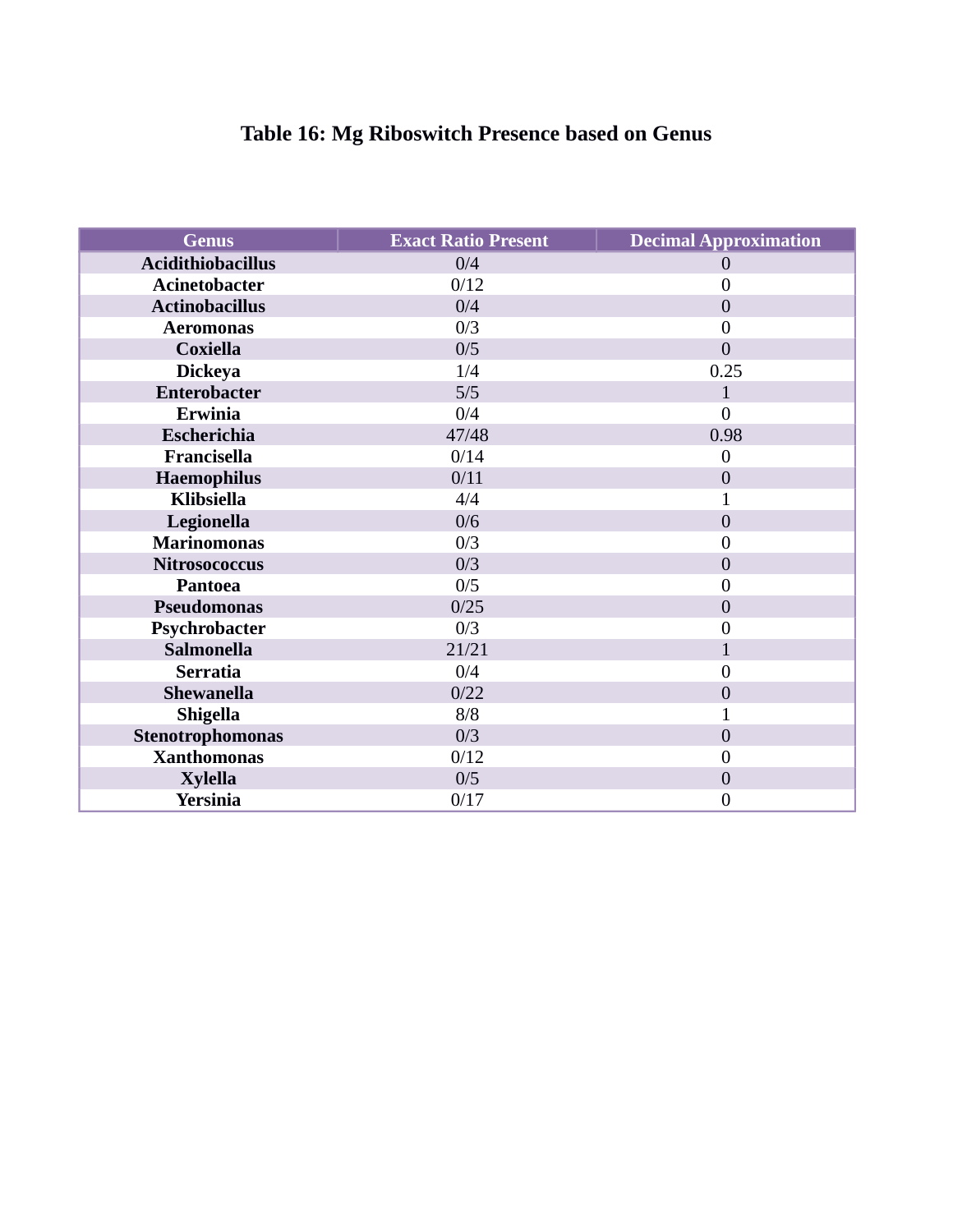



**Table 17: SAH Riboswitch Presence based on Genome Size**

| <b>Genome Size (in million base)</b> | <b>Exact Ratio Present</b> | <b>Decimal Approximation</b> |
|--------------------------------------|----------------------------|------------------------------|
| pairs)                               |                            |                              |
| [1, 2)                               | 0/22                       | O                            |
| [2, 3)                               | 0/38                       | 0                            |
| [3, 4)                               | 5/35                       | 0.14                         |
| [4, 4.651]                           | 4/67                       | 0.06                         |
| (4.651, 5)                           | 8/65                       | 0.12                         |
| [5, 6)                               | 14/72                      | 0.19                         |
| [6, 7)                               | 13/13                      |                              |

At first glance, it appears as though there is a minor genome size to riboswitch existence relationship, as seen in Table 17. Glancing over Table 18 though, and this is void. As with the previous riboswitches under analysis, the relationship is genus based.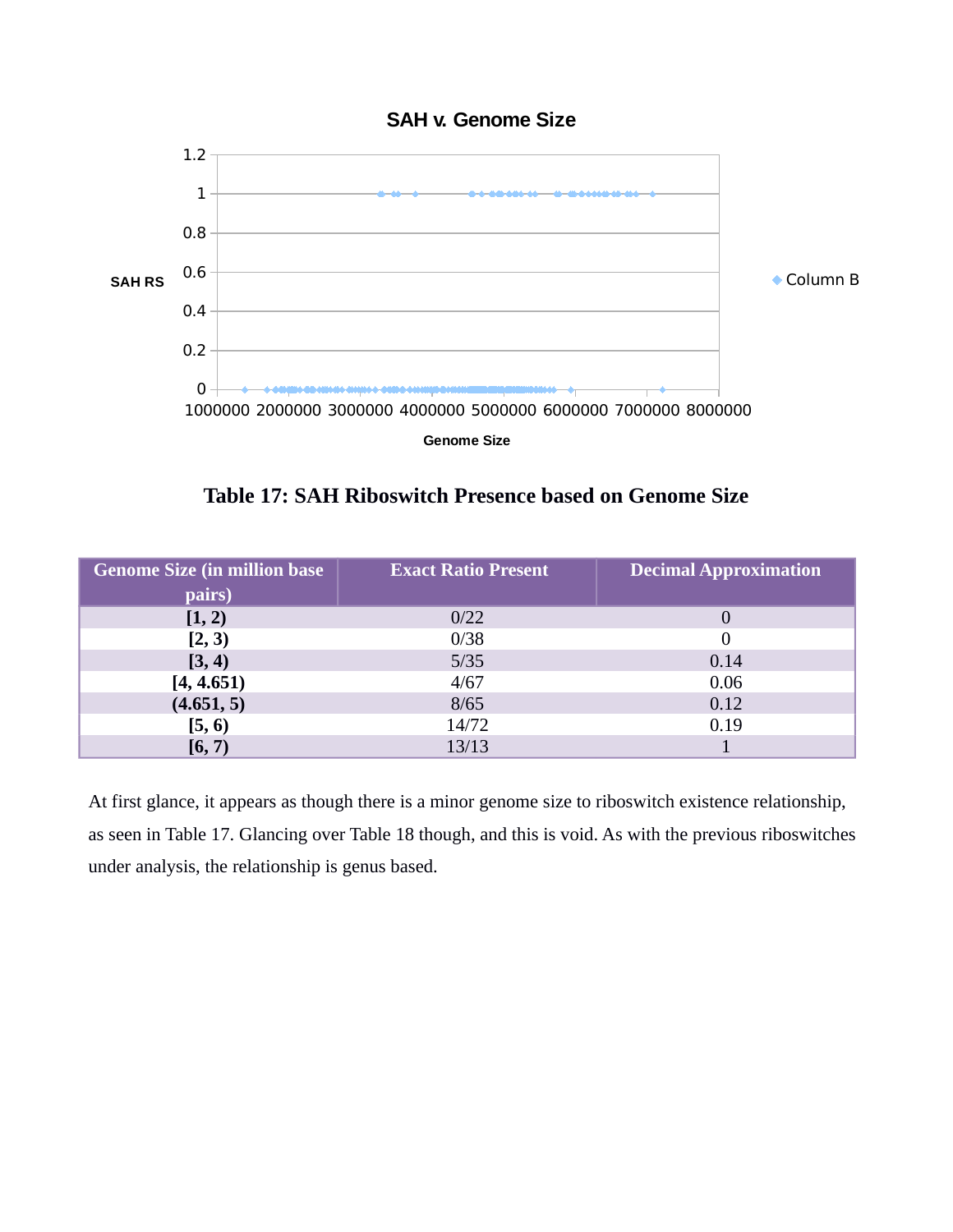| <b>Genus</b>             | <b>Exact Ratio Present</b> | <b>Decimal Approximation</b> |
|--------------------------|----------------------------|------------------------------|
| <b>Acidithiobacillus</b> | 0/4                        | 0                            |
| <b>Acinetobacter</b>     | 0/12                       | $\overline{0}$               |
| <b>Actinobacillus</b>    | 0/4                        | $\overline{0}$               |
| <b>Aeromonas</b>         | 0/3                        | 0                            |
| <b>Coxiella</b>          | 0/5                        | $\overline{0}$               |
| <b>Dickeya</b>           | 0/4                        | $\overline{0}$               |
| Enterobacter             | 0/5                        | $\overline{0}$               |
| <b>Erwinia</b>           | 0/4                        | 0                            |
| Escherichia              | 0/48                       | $\overline{0}$               |
| Francisella              | 0/14                       | $\overline{0}$               |
| <b>Haemophilus</b>       | 0/11                       | $\overline{0}$               |
| <b>Klibsiella</b>        | 0/4                        | 0                            |
| Legionella               | 0/6                        | $\overline{0}$               |
| <b>Marinomonas</b>       | 0/3                        | $\boldsymbol{0}$             |
| <b>Nitrosococcus</b>     | 0/3                        | $\overline{0}$               |
| <b>Pantoea</b>           | 0/5                        | 0                            |
| <b>Pseudomonas</b>       | 25/25                      | $\overline{1}$               |
| Psychrobacter            | 0/3                        | 0                            |
| <b>Salmonella</b>        | 0/21                       | $\overline{0}$               |
| <b>Serratia</b>          | 0/4                        | 0                            |
| <b>Shewanella</b>        | 0/22                       | $\overline{0}$               |
| <b>Shigella</b>          | 0/8                        | $\overline{0}$               |
| Stenotrophomonas         | 3/3                        | $\mathbf{1}$                 |
| <b>Xanthomonas</b>       | 12/12                      | $\overline{1}$               |
| <b>Xylella</b>           | 0/5                        | $\overline{0}$               |
| <b>Yersinia</b>          | 0/17                       | $\boldsymbol{0}$             |

### **Table 18: SAH Riboswitch Presence based on Genus**

**Conclusion:**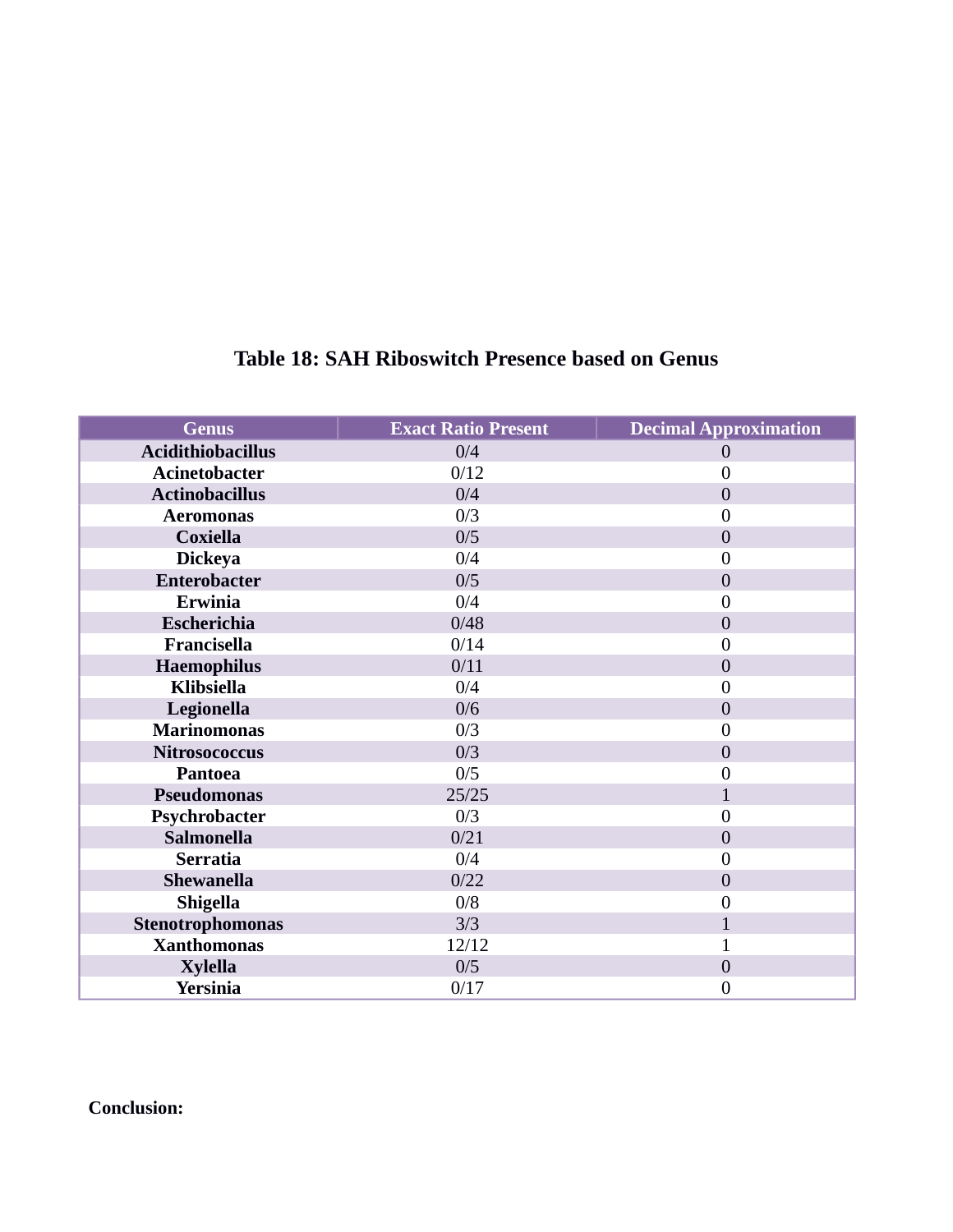Retrospectively, the hypothesis of this paper was wrong. A direct, highly correlative relationship between genus ancestry and riboswitch existence was determined; whether or not each riboswitch was present or absent in the gammaproteobacteria analyzed was dependent upon whether the individual bacteria belonged to a genus that had that characteristic. There were few exceptions to this trend, and even the few exceptions were very minor and could be explained via differentiation of species within the genus, as seen with Pseudoxanthomonas, Escherichia, and Shewanella. That being said, there may be an even stricter, more informative relationship between species within a genus and riboswitch existence.

Also notably, the data collected in this paper was retrieved from Rfam and NCBI. While it was cross verified, it was not independently obtained, and therefore any conclusions made are potentially based off of false information. While Rfam and NCBI are generally reliable sources, there is a potential, however minor, for false information. Verifying the information obtained from these sources was beyond the scope of this analysis, but would make for an excellent project.

Furthermore, this analysis could be extended to comparing proteins with riboswitches, genome size, and genus ancestry in the same manner. Proteins perform exactly the same functions as their corresponding riboswitches, but ultimately thousands of basepairs are required for each and the metabolism process happens in steps, whereas riboswitches are smaller and more efficient. The size of each riboswitch explored in this paper and its metabolite that it acts on is summarized in Table 19. If riboswitches effectively regulate target metabolites, then why did protein and protein factors that equivalently control gene expression form? This fact, in and of itself, implies that riboswitches are not as effective as corresponding proteins; while there exists no evidence to support this implication, there exists no evidence to support the converse argument. It is wholly possible that riboswitches and proteins were developed via convergent evolution, and therefore there exists no direct, evolutionary relationship. Nevertheless, riboswitches *now* exist simultaneously with corresponding proteins, and therefore their relationship can be explored. If riboswitches are being actively selected over their corresponding proteins as genome size within a genus decreases in an organism, then it can be concluded that riboswitches are more efficient in some manner and biologically fit than the corresponding proteins.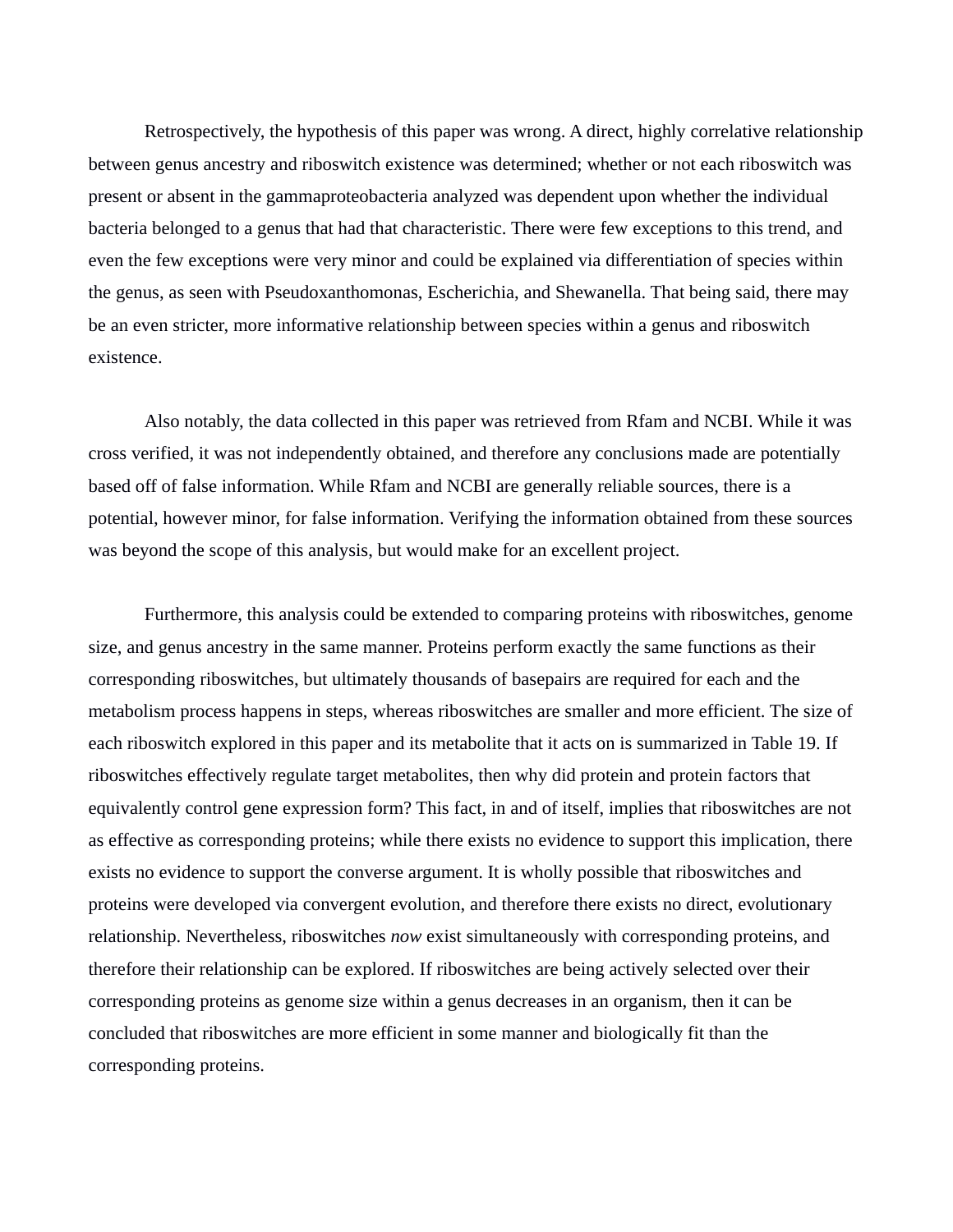| Riboswitch                                 | Metabolite          | Length (bp) |
|--------------------------------------------|---------------------|-------------|
| Glycine                                    | Glycine             | $100 - 120$ |
| Lysine                                     | Lysine              | $165 - 190$ |
| Adenosine-cobalamin Vitamin B12            |                     | 200 - 220   |
| (AdoCbl)<br>S-adenosyl Methionine cysteine |                     | $105 - 135$ |
| $(SAM)*$<br>Thiamine                       | pyrimidine and      | $100 - 120$ |
| Pyrophosphate (TPP) thiazolemoieties       |                     |             |
| Flavin Mononucleotide FMN biosynthesis     |                     | $120 - 140$ |
| (FMN)                                      | (competes with      |             |
| Molybdenum *                               | NADP)<br>Molybdenum | $60 - 80$   |
| $Mg^*$                                     | Magnesium           | $100 - 120$ |
| S-adenosyl                                 | Methionine          | N/A         |
| homocysteine (SAH) * adenosyltransferase   |                     |             |

### **Special Thanks to:**

Dr. Rahul Raghavan, Todd Smith, William Scott, and the rest of the Raghavan Research team for aiding me in this process and research, and for putting up with me.

### **Bibliography:**

Barrick JE, Breaker RR. The distributions, mechanisms, and structures of metabolite-binding riboswitches. Genome Biol. 2007;8(11):R239.

Batey RT (2006). "Structures of regulatory elements in mRNAs". *Curr Opin Struct Biol* **16**: 299–306. [doi:](http://en.wikipedia.org/wiki/Digital_object_identifier)[10.1016/j.sbi.2006.05.001.](http://dx.doi.org/10.1016%2Fj.sbi.2006.05.001) [PMID](http://en.wikipedia.org/wiki/PubMed_Identifier) [16707260.](http://www.ncbi.nlm.nih.gov/pubmed/16707260)